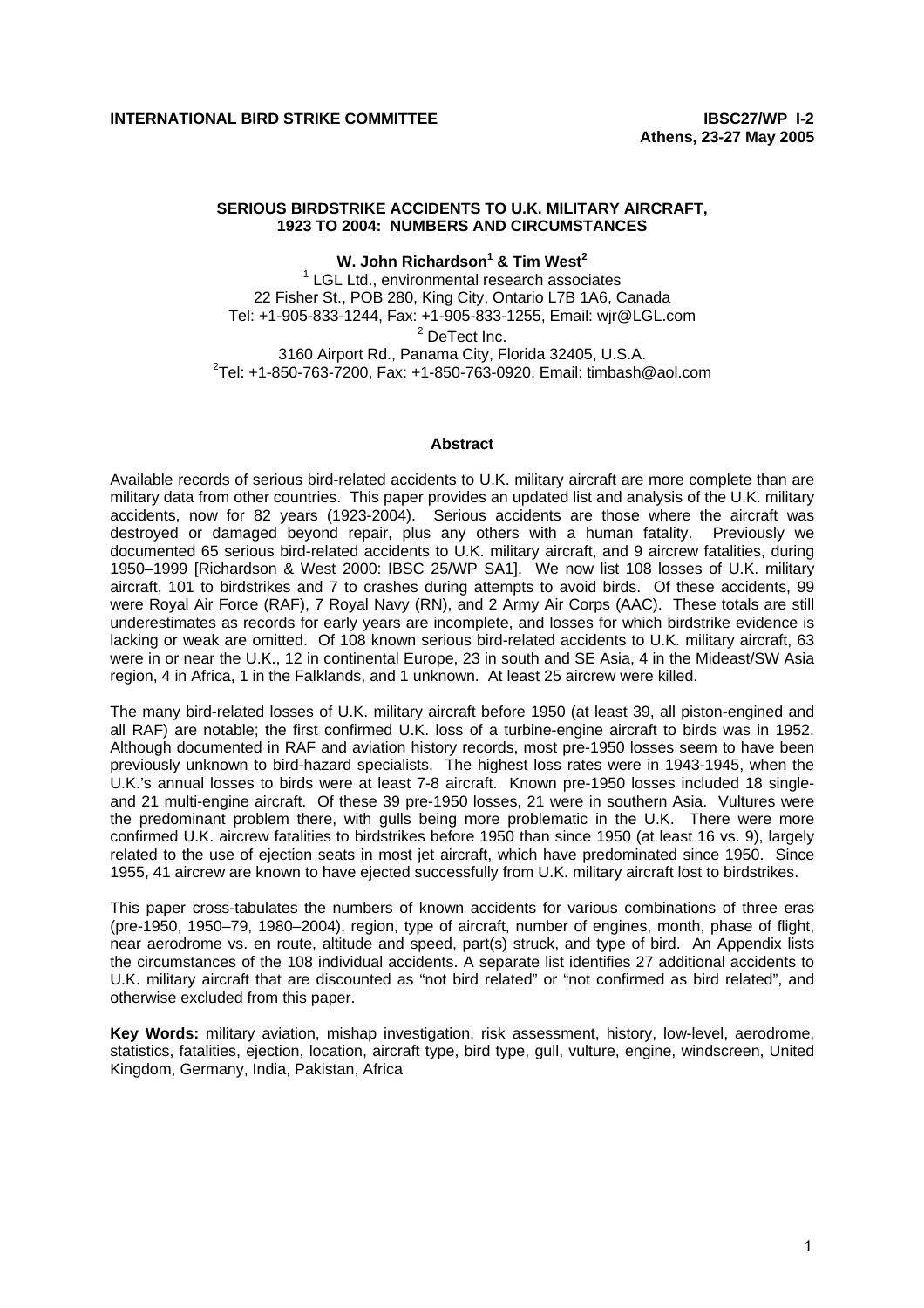## **Introduction**

Considerable information about the numbers and circumstances of serious accidents to military aircraft has become openly available in recent years for various countries. For example, for the 1950-1999 period, we identified 286 serious bird-related accidents to military aircraft from 32 countries (Richardson & West 2000). By "serious", we mean cases where the aircraft was destroyed or damaged beyond repair, or where there were human fatalities. At least 63 of these 286 accidents were fatal, with at least 141 human deaths. That total included accident data of variable completeness from most countries in Europe and Russia plus Canada, U.S.A., Israel, Australia, and New Zealand. At least 67 additional serious bird-related accidents were known for a few other countries, mainly in 1978-1999. All of these totals were no doubt underestimates. Birdstrike accident records, and especially those openly available, are known or suspected to be incomplete for most if not all countries. Also, many countries still do not release much information about military aircraft accidents.

The value of data on numbers and circumstances of serious accidents to military aviation is noted in previous papers (Richardson 1994, 1996; Richardson & West 2000). Such data are important in understanding the scope of the problem and the most hazardous situations.

In our 2000 analysis, the United Kingdom (U.K.) was the country for which available data were most complete and extensive. The U.K. was unusual in that available records extended back to 1950. For 1950-1999, we found records of bird-related losses of 9 U.K. aircrew and 66 U.K. military aircraft (one now discounted—see 53-07-30 in Appendix 2). We now provide a further updated and expanded account for U.K. military aviation, including many additional serious bird-related accidents in 1923- 1949 and four in 2000-2004, plus minor updates for the intervening period (Appendix 1). This provides by far the most extended (82 years) and comprehensive compilation of birdstrike accident data available for any country's military services.

It is notable that there were numerous bird-related aircraft and aircrew losses in the eras predominated by piston engines or early types of turbine engines. For most other countries, birdstrike accident data from those eras are not readily available. If the U.K. results summarised here are even loosely representative of military aviation in other countries, there must have been a large number of additional birdstrike losses elsewhere that are unknown to present-day birdstrike specialists. We hope that the newly-compiled information on early U.K. losses, based largely on official sources, will encourage others to investigate archived accident data from other countries.

## **Methods**

## **2.1 Data Sources**

Most of the information about the accidents in recent decades was obtained from official U.K. government sources described in our three earlier papers. Briefly, official data on Royal Air Force (RAF) losses from 1970 to 1999 were provided by the (then) RAF Inspectorate of Flight Safety (IFS). Similarly, the Royal Navy (RN)'s Flight Safety & Accident Investigation Centre (FSAIC) provided details for most RN birdstrike accidents in 1958-2000, and the Army Air Corps (AAC) provided information on their losses in 1964-1999. Accidents in 2000-2004 (4 RAF bird-related accidents) have been described in news reports summarising the results of the official accident investigations (2 accidents) and in unofficial accounts.

We compiled information about RAF (and some AAC) accidents in 1923-1973 from Aircraft Accident Record Cards (Air Ministry Form 1180) held at the Air Historical Branch (AHB), now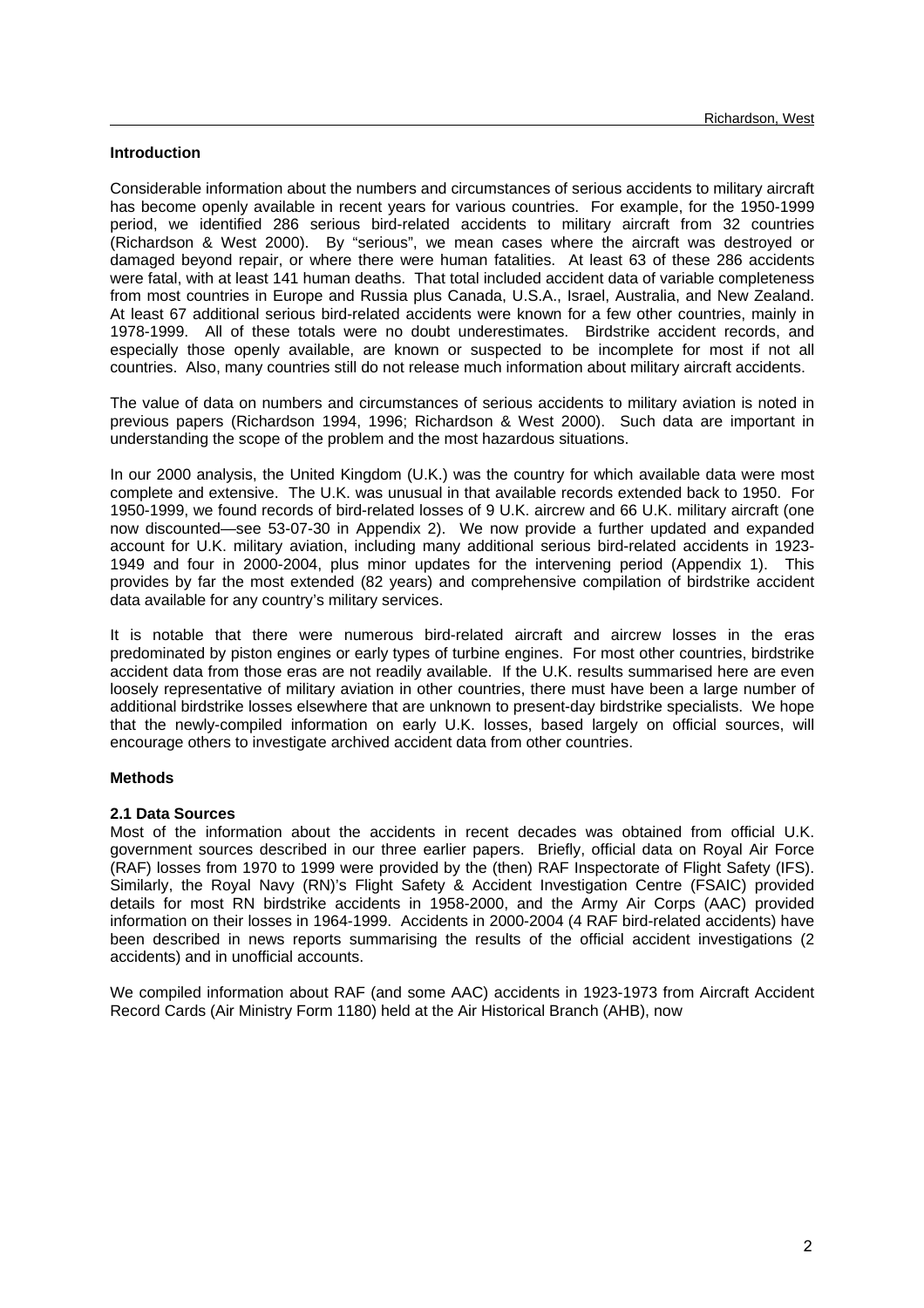#### IBSC27/WP I-2

located at RAF Bentley Priory, Middlesex, and from microfilm copies at the RAF Museum, Hendon. Aircraft History Cards held at the same locations were also checked in cases of doubt as to whether a damaged aircraft had been repaired and re-flown. The accident cards provide information of varying detail (and legibility) concerning most RAF accidents from the early 1930s to 1973, and some in the mid-late 1920s (RAFM 2001). The format of the accident cards has varied over the years. Figure 1 shows an example involving loss of a 4-engine Lancaster bomber that encountered "plovers" during takeoff on 15 Dec. 1945.

To locate bird-related accidents among the vast number of RAF accident cards, TW scanned every available Accident Record Card and reviewed summarised individual histories of all RAF aircraft. The latter were compiled by J.J. Halley and published by Air Britain (Tonbridge, Kent, U.K.) in the "RAF register" series. The accident cards had been checked systematically during compilation of the Air Britain volumes. Other sources important in identifying or characterising bird-related accidents included the following: **•** published accident lists (Oliver 1990; Dunn 1996, pers. comm.; Gero 1999; Halley 1999); **•** histories of specific aircraft types (e.g., Mason 1986; Jackson 1989; Morgan & Stevens 2000); **•** various issues of *Flight International*, *Air Forces Monthly,* and *Aeromilitaria*; and **•** sources on the World Wide Web. When these unofficial sources attributed an accident to birds, we subsequently checked the official Accident Record Card, or consulted with IFS, to confirm and supplement the information. For known RAF birdstrike accidents in 1945-1953, we also checked the accounts by Cummings (2000, 2001, 2004), which he compiled from similar sources.

Various additional U.K. aviation historians who have investigated the original accident records were very helpful in identifying early birdstrike accidents. Data on early RN Fleet Air Arm accidents were provided by Sturtivant et al. (2004 and pers. comm.) from his investigation of the histories of all RN aircraft. Likewise, data on accidents during test flying of U.K. military aircraft were provided by Collier Webb (2002 and pers. comm.). E. Myall (pers. comm.) helped resolve questions about causes of some AAC and RN accidents.

Although unofficial sources were essential in identifying accidents reportedly caused by birds, some such reports are not supported by official records (Appendix 2). Therefore, we treated unofficial accounts with caution, and where possible used them only to identify accidents for which official data should be consulted. The few supposed bird-related U.K. accidents for which we were unable to obtain official data are marked with an asterisk (\*) in Appendix 1. Also, it should be kept in mind that some bird-related accidents very likely were not recognised as such at the time, or were correctly characterised but the records have not come to our attention. A high proportion of U.K. military aircraft losses have been during wars, when causes of losses very often cannot be determined. Thus, our data undoubtedly are incomplete.

## **2.2 Accidents Included and Excluded**

This paper includes cases in which aircraft were destroyed, damaged beyond repair (dbr), or damaged beyond (economical) repair as a result of collisions with birds. Any additional birdstrike accidents in which humans in the aircraft or on the ground were killed but the aircraft survived would also have been included; however, we are not aware of any such accidents to U.K. military aircraft. We include aircraft that crashed while attempting to avoid birds (6 U.K. cases) or simulated birds (1 case). We include 2 cases in which it is highly probable, but not certain, that there was a birdstrike. Aircraft with RAF serials but operated by U.K.-based Commonwealth (Australian and Canadian) squadrons during World War II were included (2 cases).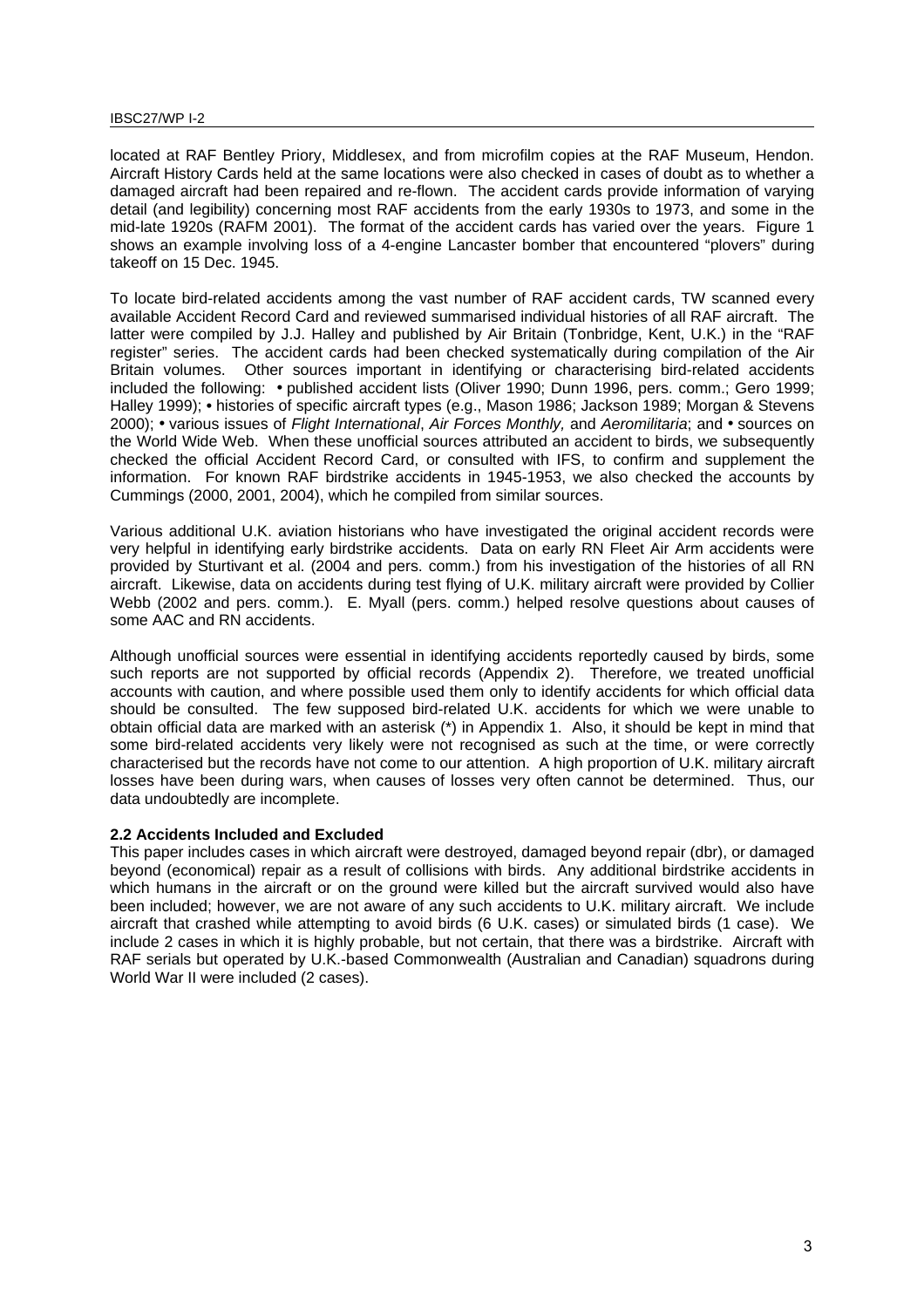Excluded from the present compilation are unofficial accounts of birdstrikes that are discounted by official records, and several "possible birdstrike" cases where the evidence of a birdstrike was weak (Appendix 2). Also excluded are cases in which aircraft were initially treated as "dbr", but much later were repaired and re-flown by a military or civil operator in the U.K. or elsewhere. Except in Figure 3, we also exclude foreign military aircraft lost to birdstrikes within the U.K.: we know of 4 U.S. Air Force F-111E aircraft that crashed in the U.K. due to birdstrikes (see Appendices to Richardson 1996; Richardson & West 2000).

| 博物<br><b>FRB</b><br><b>MAY</b><br>AUG<br><b>Novi</b> |                | 13 14 15 16 17<br>F<br>E<br>Q<br>$0.2 \, m$<br><u>່ບໍ່</u><br>( <u>ໆ (ດ)</u><br>ţ<br>т<br>AIRCRAFT TYPE<br>i wan <u>i zu ni nazi</u>                  | C $FT + 17$        |        | A.M.FORM<br>1180     |
|------------------------------------------------------|----------------|-------------------------------------------------------------------------------------------------------------------------------------------------------|--------------------|--------|----------------------|
| $\sim$ XFF                                           |                | <b>UNIT CLASS</b><br>S.D.96                                                                                                                           | COMMAND            |        |                      |
| $\neg$ XAA<br>$\sim$ xgq<br>$\odot$ XBB              |                | $\overline{\mathbf{R}}$<br>G<br>Date<br>k S<br>OP<br>۰<br><b>UNIT</b><br>LANCASTE<br><b>PENAGE COST</b><br>Sig.<br>أحقيقا<br>$\mathbf{G}$<br>13 x 674 | A.O.<br>Ν.<br>N    |        | M<br>D<br>G          |
| O PARA.                                              | <b>SPECIAL</b> | SINGLE<br>PORT/O<br>765(c)                                                                                                                            |                    |        | PM                   |
| <b>C</b> PROPS                                       |                | 1669<br>358 .<br>PORT/I                                                                                                                               |                    | ENGINE | PP                   |
| O ARM.                                               |                | ENG. TROUBLE<br>. PR<br>412<br>STBD/I<br>Rep<br>No.                                                                                                   |                    |        | PH                   |
| OXYGN                                                |                | AIB.<br>STBD/O<br><b>File</b><br>G<br>c<br>c                                                                                                          | <b>FATALITIES</b>  |        | PC                   |
| <b>CLARK.UP</b>                                      |                | <b>OTHER</b><br>R<br>$\circ$<br>G<br>A/C UNIT<br>14<br>٠                                                                                              |                    |        | All. Pa.             |
| $0 -$                                                |                | <b>OTHER</b><br>$OUT$ $A$ $C$<br>PEOPLE IN AIRCRAFT<br><b>CNTY</b><br><b>TYPE</b><br>$\blacksquare$<br>$\boldsymbol{\kappa}$<br>м<br>1(3)             | TOT.<br>υ          |        | All. Englis          |
| n.                                                   | <b>PILOT</b>   | н<br>F.<br>A/F<br>R.A.F.                                                                                                                              |                    |        |                      |
| $\mathbf{\hat{v}}$                                   |                | N<br>PLACE<br>OTHER                                                                                                                                   | っ                  |        |                      |
| T(T)                                                 |                | TOTAL SOLO NIGHT SOLO<br>NAME, INITIALS, NATIONALITY<br>Function<br><b>RANK</b><br><b>NUMBER</b>                                                      | INST.              | ā      | AC.                  |
| 合理<br>$\gamma$ T                                     |                | TOTAL TYPE TOTAL TYPE<br>$\boldsymbol{\mathcal{D}}$<br>$150196$ m $649$                                                                               | LINK<br>CAS.<br>ŧ. |        |                      |
| $\bullet$                                            |                |                                                                                                                                                       | Ц.                 |        | AR.<br>.<br>Đ.       |
| $\mathbb{R}$                                         |                | No anno                                                                                                                                               | т.<br>٠            |        | <b>FATAL</b>         |
| 1 د.                                                 | STAGE          |                                                                                                                                                       | L.                 |        | INJ.                 |
| ™ن                                                   |                | <b>STAGE</b><br><b>COMPILED BY</b><br>CHECKED BY<br>F765(c)                                                                                           |                    |        | SFE                  |
| O <sub>FS</sub>                                      |                | F1669                                                                                                                                                 |                    |        | SP. REC.             |
| OC/AOC<br>- 13                                       |                | F412                                                                                                                                                  | 31-8931 P.6G. 7144 |        | $+2$                 |
| $+12+11+10$                                          |                |                                                                                                                                                       |                    |        | $+6+5+\frac{+3}{+4}$ |
|                                                      |                |                                                                                                                                                       |                    |        |                      |



**Figure 1.** Sample Aircraft Accident Record Card (Air Ministry Form 1180), front and rear, showing loss of a Lancaster bomber struck by plovers, Waddington, England, 15 Dec. 1945.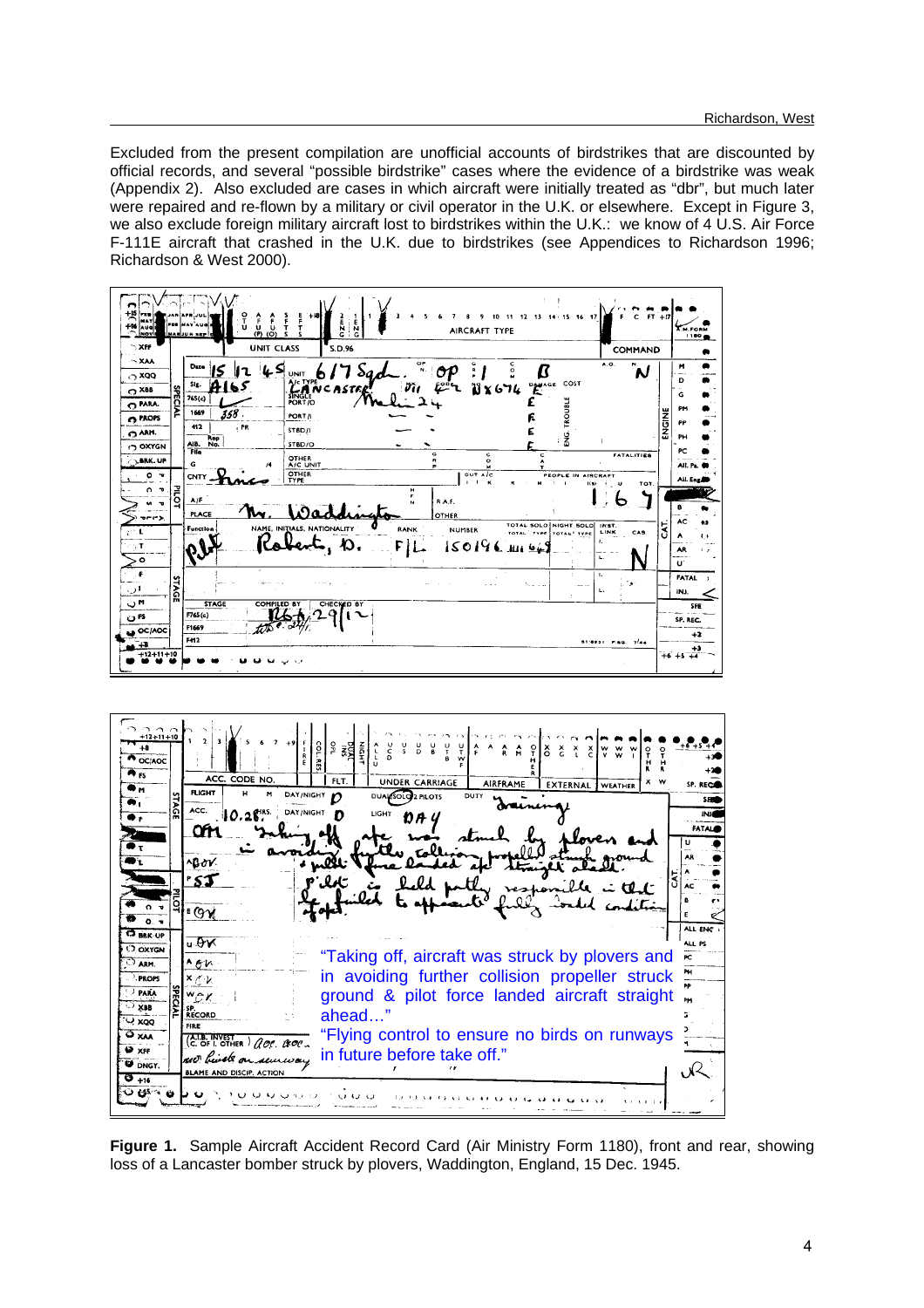#### **Number of Serious Accidents and Fatalities**

A total of 108 serious bird-related accidents to U.K. military aircraft are known (Appendix 1). These include losses of at least 99 RAF aircraft, 7 RN aircraft, and 2 AAC helicopters. Of these 108 serious accidents, 39 occurred before 1950, 44 in 1950-1979, and 25 in 1980-2004. More of the known birdrelated aircraft losses (33) occurred in the 1940s than in any other decade (Figure 2; right side), i.e., an average of 3.3 per year. Most (28) of those occurred during World War II, despite the difficulty in determining causes of many accidents during wartime. The highest annual numbers of known losses to birds were 7 or 8 aircraft per year in each of 1943-1945 (Appendix 1). The known-loss rate decreased rapidly after mid-1945 with demobilisation. The average known-loss rates for 1950-1979 and 1980-2004 were 1.3 and 0.8 aircraft per year, respectively.

Of the 108 serious accidents, we categorised 69 as destroyed and 39 as damaged beyond repair (dbr)—see Appendix 1. Those listed as "dbr" included 13 of 39 losses before 1950 and 23 of 44 in 1950-1979, but only 3 of 25 in 1980-2004. There is some subjectivity in categorising aircraft as destroyed vs. dbr, and records of dbr accidents are perhaps less likely to have been found than those of destroyed aircraft. However, the large reduction in the percentage of dbr accidents in recent years is probably real. It may be related in part to the higher value and longer service lives of modern aircraft, which provide incentive to repair aircraft with damage that might (in the distant past) have been considered too severe to justify repairs. Also, a higher proportion of recent accidents have been at high speed (see Figure 6B, later), increasing the damage and reducing the likelihood of a successful landing.





**Figure 2.** Number of known serious bird-related accidents (right) and associated human fatalities (left) in U.K. military aviation, by service (RAF, RN, AAC) and decade.

At least 25 U.K. military aircrew have been killed in bird-related accidents. Of these personnel, 24 were RAF and 1 was AAC (Figure 2, left side). These losses involved 14 different accidents, with 1-3 fatalities per accident. The majority of the known bird-related fatalities (16) were during the 1940s, all during World War II. The ratio of fatalities to aircraft losses was much higher in the pre-1950 era  $(16/39 = 0.41)$  as

compared with later years  $(9/69 = 0.13)$ . This was at least partly related to the inclusion of ejection seats in most jet aircraft. Since 1955, 41 aircrew have ejected successfully from U.K. military aircraft that were lost to birdstrikes (Appendix 1). [Note that we do not include an RN Sea King helicopter lost with 21 fatalities near the Falkland Islands (19 May 1982; Appendix 2). There are unofficial reports that this crash was caused by collision with a large seabird, but RN FSAIC records show the cause as "not positively determined".]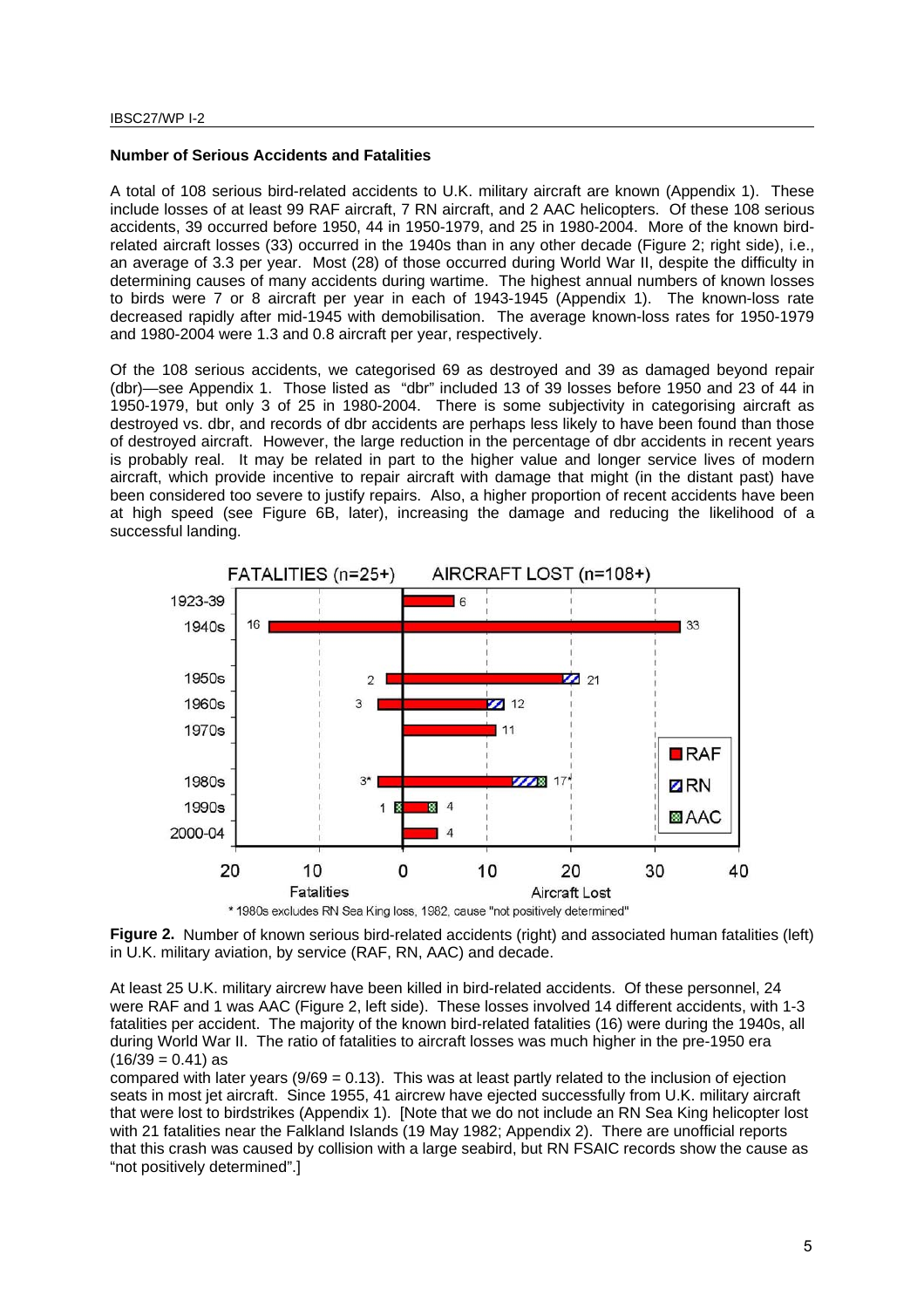# **Locations**

Of the 108 aircraft losses considered, 63 accidents occurred in or near the U.K. (Table 1): 41 in England, 15 in Scotland, 5 in Wales, and 2 in or near Northern Ireland. Figure 3 shows the approximate locations where 50 of these aircraft encountered birds. In the other 13 cases, not mapped, uncertainty in location exceeded ~25 km. Also shown are locations of birdstrike accidents to 4 USAF F-111E aircraft.

The remaining 45 known U.K. losses were widely distributed. • South and SE Asia was the region with the second-largest number of losses (23). Most of these 23 accidents were before (4), during (15) or just after (2) World War II in what is now India (10), Pakistan (6), Bangladesh (4), or Burma (1). Birdstrike losses were a recognised concern to the RAF's Air Command South East Asia during World War II (Pavitt 1945; Innes 1985:109). There were two post-war RAF losses to birdstrikes in Hong Kong. • Northwest Europe was the region with the third-largest number of losses (12): 11 in West Germany; 1 in the Netherlands. • There have been 4 known losses in Africa, 4 in the Mideast/SW Asia region, and 2 others (1 in the Falklands Isl.; 1 location unknown). Recent losses (since 1980) have been mainly in the U.K. itself (Table 1), consistent with the reduced number of U.K. military aircraft based overseas in recent years.

| Region             | 1923-1949 | 1950-1979 | 1980-2004 | Total |
|--------------------|-----------|-----------|-----------|-------|
| UK+N.Ireland       | 14        | 26        | 23        | 63    |
| W Europe           |           | 11        |           | 12    |
| SW Asia            | -         | 4         |           | 4     |
| S+SE Asia          | 21        | 2         |           | 23    |
| Africa             | 3         |           |           | 4     |
| Other/Unknown      |           | -         |           | 2     |
| <b>Total Known</b> | 39        | 44        | 25        | 108   |

**Table 1.** Regions where known losses of U.K. military aircraft occurred, by era.

# **Types of Aircraft Involved**

Prior to 1950, all 39 of the known birdstrike losses to U.K. military aircraft involved piston-engined aircraft (Figure 4), even though the first jets came into RAF service in 1944. These 39 early losses included 19 fighter and attack aircraft, 10 bombers, and 10 training or utility aircraft. Of the 39, 18 were single-engine, 19 were twin-engine, and 2 were four-engine. The losses of 4-engine aircraft included the aforementioned Lancaster (Figure 1) plus a Halifax that crash-landed after the pilot was injured by a bird penetrating the windscreen (Appendix 1). Although there were no known losses of U.K. jet aircraft to birds before 1950, a fatal crash of a German Me-262 jet fighter taking off from Achmer, Germany, on 28 Oct. 1944 has been attributed to a bird strike (O'Connell n.d.).

From 1950 onward, 66 of 69 known U.K. losses to birds involved turbine-engined aircraft (Figure 4). The first was a Meteor twin-engine fighter damaged beyond repair by an engine ingestion and fire in 1952. Jet fighter and attack aircraft were involved in 45 of the 69 accidents from 1950 to date, with 33 of these being single-engine and 12 twin-engine. Jet trainers were the next most common category (12; all single engine). Five jet bombers were lost; all of these were twin-engine Canberras. Of the remaining 4 losses, two involved four-engine jets lost when they struck gulls during takeoff: a Victor tanker and a Nimrod maritime patrol aircraft (for details, see Appendix 1 and Richardson & West 2000). The remaining two losses were AAC helicopters reported to have crashed while attempting to avoid birds.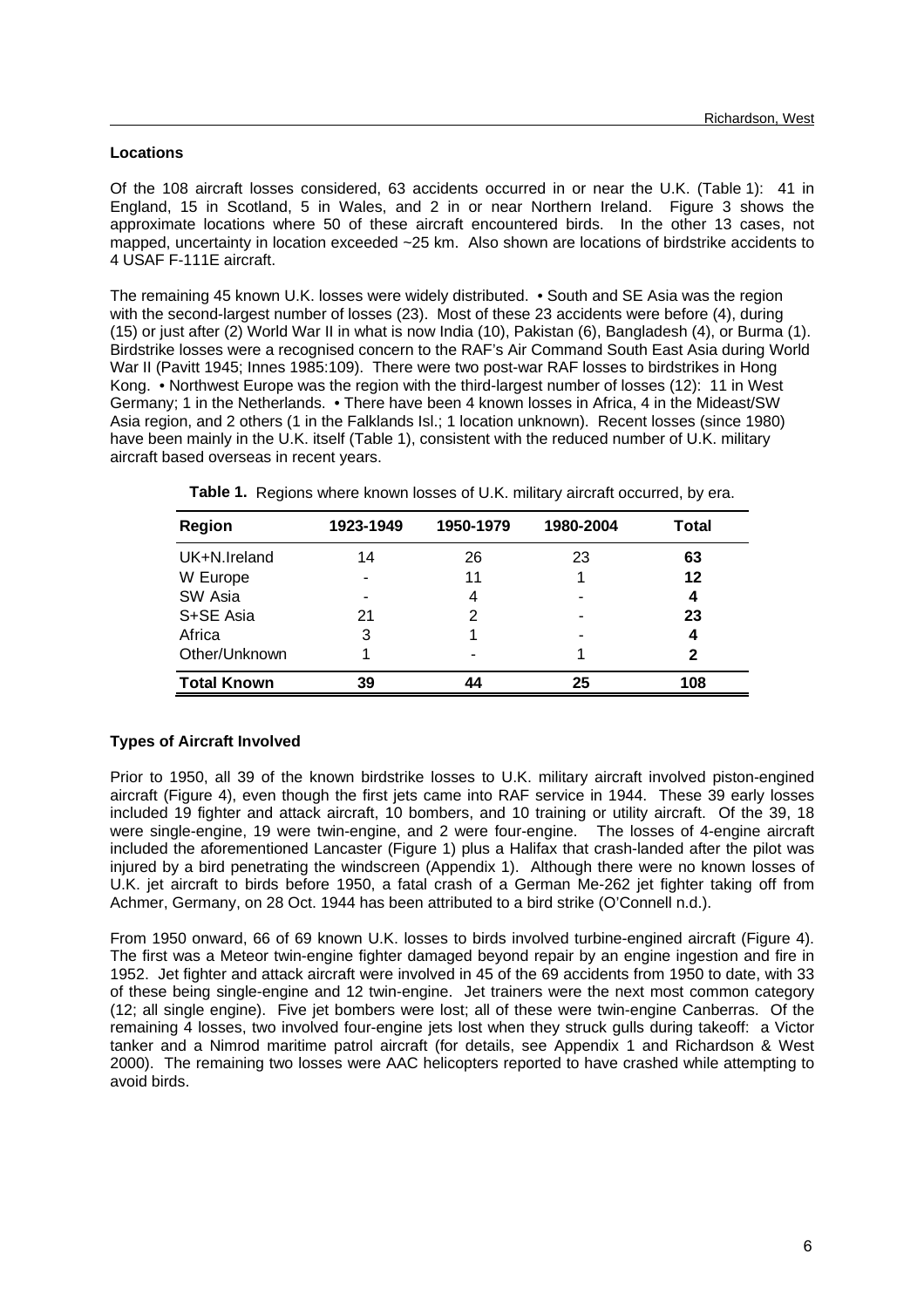

Figure 3. Locations of bird encounters in or near the U.K. that resulted in loss of a military aircraft. Excludes 13 additional cases with >25 km uncertainty in location of bird encounter.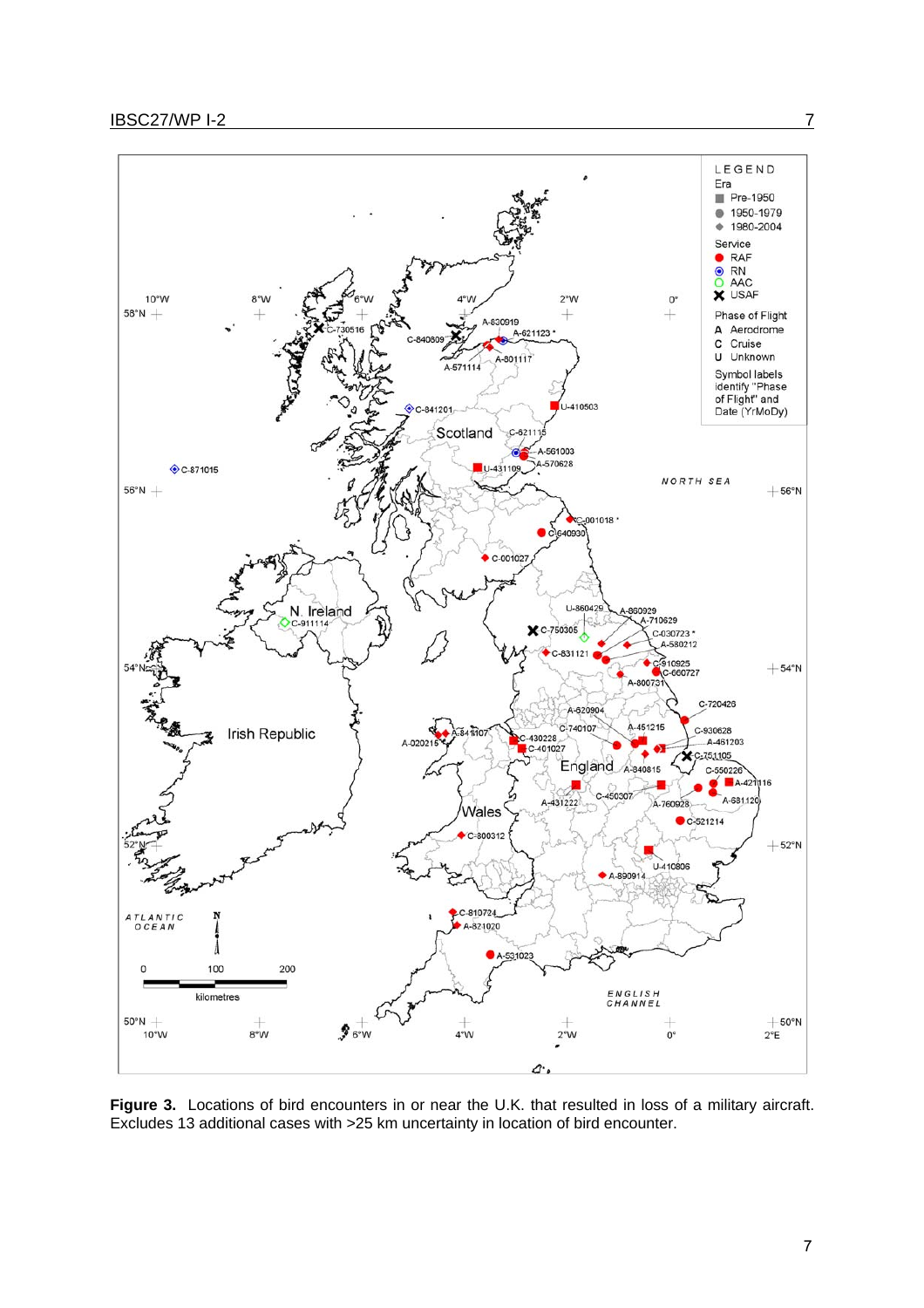

**Figure 4.** Types of aircraft involved in known bird-related losses of 108 U.K. military aircraft before (left)  $\theta$  (left) and since (right) 1950. F/A=fighter/attack: B=bomber: T=trainer: U=utility: K=tanker: F/A=fighter/attack: B=bomber; T=trainer; U=utility; K=tanker; MR=maritime.

The specific types of aircraft that were most commonly lost because of birds are listed below (with the number of aircraft lost). All aircraft types involved in 3 or more serious accidents in any one "era" are listed; \* denotes multi-engine types:

- **•** 1923-1949: Hurricane (8), Beaufighter (5)\*, Mosquito (4)\*, Blenheim (3)\*, Oxford (3)\*
- 1950-1979: Hunter (9<sup>a</sup>), Vampire (8), Harrier (5), Canberra (5)\*, Jet Provost (4), Meteor (3)\*
- 1980-2004: Harrier  $(7)$ , Hawk  $(5)$ , Jaguar  $(4^a)^*$ , Jet Provost  $(3)$ <br>a There wes an additional Hunter loss in 1982, and an ag

<sup>a</sup> There was an additional Hunter loss in 1982, and an additional Jaguar loss in 1979.

The Harrier vertical-takeoff and landing (VTOL) aircraft was the type most commonly involved in serious birdstrike accidents (10 RAF  $+$  2 RN). This was related to its single engine, critical flight regime during VTOL operations, frequent operation at low-level, and engine problems in early Harriers. Several U.S. Harriers (AV-8A, -B) have also been lost to birdstrikes (Richardson 1994; Richardson & West 2000).

In terms of fatalities, the worst confirmed U.K. birdstrike accidents, each with 3 fatalities, involved twinengine aircraft. This is perhaps to be expected given that twin-engine aircraft generally carry a larger crew. The aircraft involved were a Mitchell bomber in 1942 and a Beaufighter in 1944, both with piston engines, and a Canberra jet bomber during 1965.

## **Circumstances of Losses**

# **6.1 Month**

Serious birdstrike accidents occurred in the U.K. itself during all months, but especially in November (Figure 5). The U.K. losses in Western Europe (mainly Germany) were mostly (11 of 12) in February-July. However, when military aircraft from other countries are considered, losses in Western and Central Europe were more evenly spread across the year (Richardson 1996). Losses in South and SE Asia were most common in January-March (Figure 5).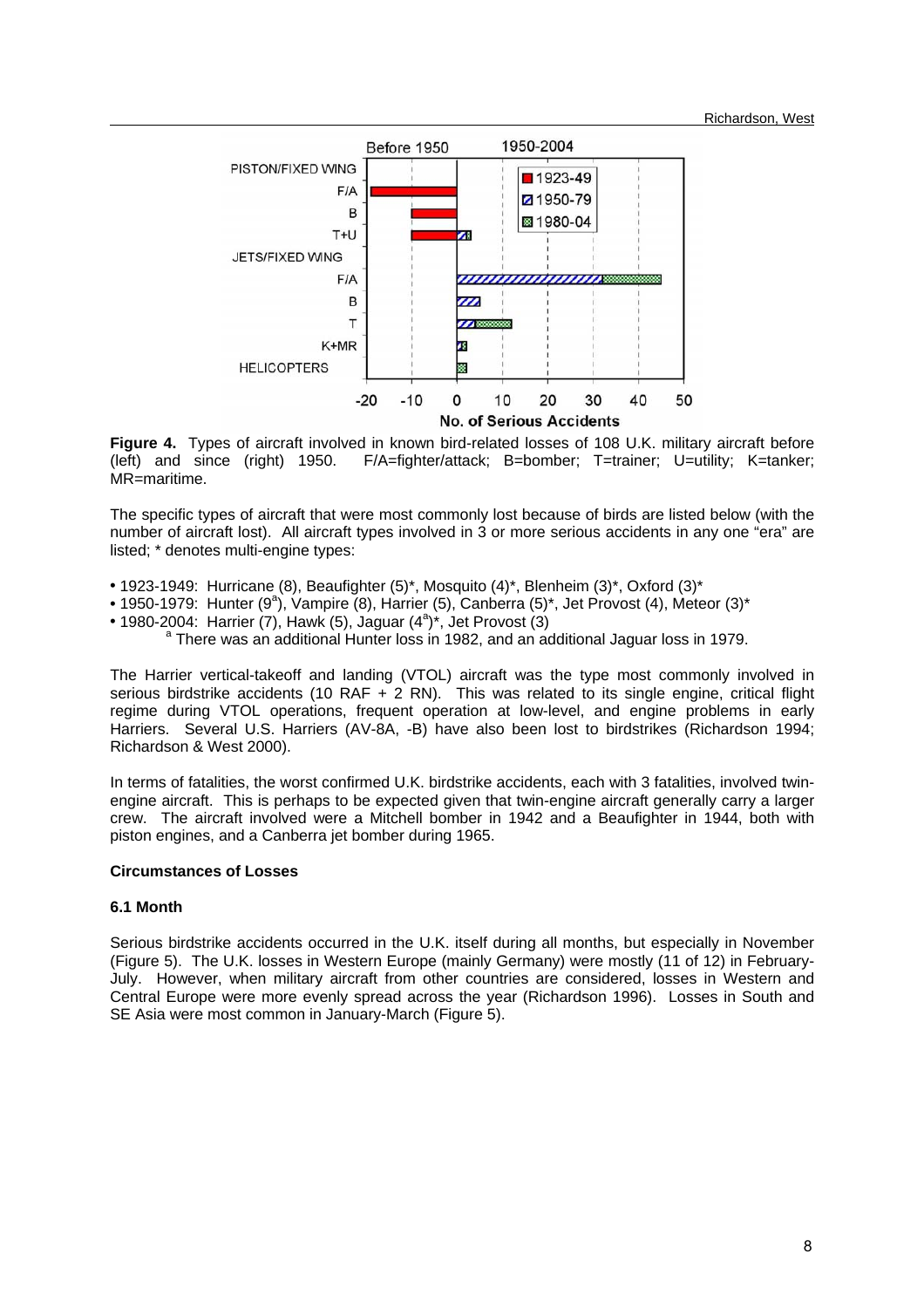

**Figure 5.** Month of occurrence for 106 known bird-related losses of U.K. military aircraft, subdivided by region.

#### **6.2 Phase of Flight**

During all eras, more than half of the U.K.'s known bird-related losses have been during the en route (cruise) phase of flight (Figure 6A). The proportion of the in-cruise losses to birds that have occurred at low altitude (≤1000 ft above ground level, AGL) has increased over the years. Of the bird-related losses near aerodromes, the proportion and number involving birds encountered during the takeoff run has decreased over the years (Figure 6B), perhaps because of improved airfield bird control methods. In contrast, the proportion occurring during climb has increased.



**Figure 6.** Phase of flight for known bird-related losses of U.K. military aircraft, by era. A: all 108 losses. B: 34 losses near aerodromes.

#### **6.3 Altitude and Speed**

Bird-related accidents occurring near aerodromes have been mainly below 500 ft AGL during all eras, as expected (Figure 7A). Similarly, speeds at the times of those near-aerodrome accidents have been low in all eras (Figure 7B).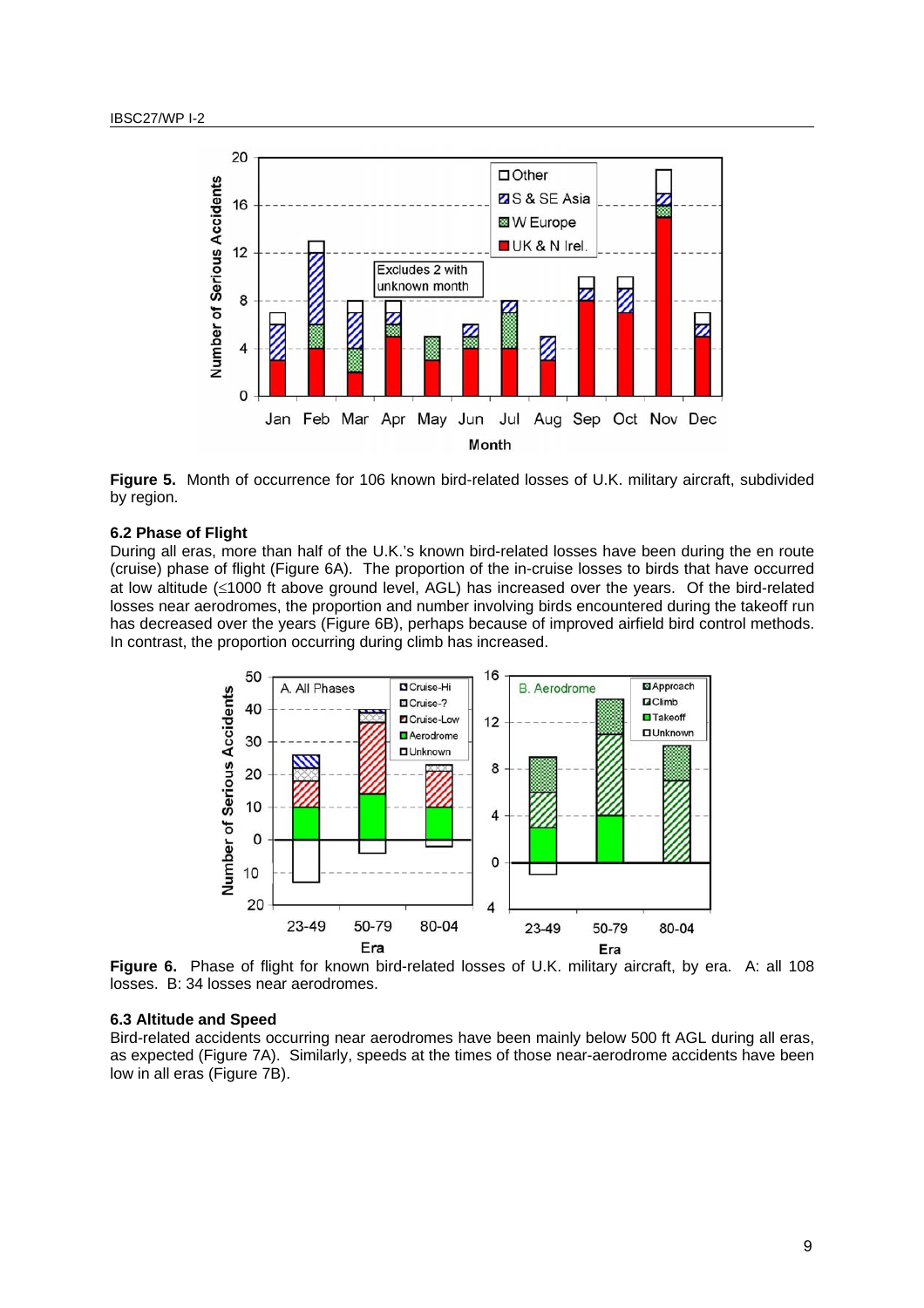

**Figure 7.** Aircraft altitudes *(A)* and speeds *(B)* for known bird-related losses of U.K. military aircraft, subdivided by era and by cruise vs. aerodrome. Most accidents with unknown flight phase were at unknown altitudes and speeds.

Altitudes of U.K. military aircraft lost to birds during cruise were mostly ≤500 ft AGL during the encounter (Figure 7A). However, altitudes have ranged up to 4000 ft and 8000 ft (AGL?), in both cases in South Asia in 1944 (bird species unknown; see Appendix 1). Bird-related accidents during cruise flight were more widely distributed in altitude prior to than after 1950. Since 1980, all 8 in-cruise losses for which altitude is known involved birds encountered at ≤500 ft AGL, consistent with the increased proportion of low flying in recent decades.

Aircraft speeds for the in-cruise accidents have tended to increase from era to era, although speeds for early accidents often are undocumented (Figure 7B). Since 1980, most in-cruise losses have involved aircraft travelling at >400 knots.

## **6.4 Parts Struck**

For all years combined, engine damage was the most common cause of bird-related accidents both near aerodromes and in cruise (Figure 8). However, before 1950, when all losses involved piston engine aircraft, engine strikes were not the predominant cause of losses. Accidents before 1950 resulted from strikes to a wide variety of locations on the airframe: most often the wing or ailerons, but sometimes the propeller, radiator, oil or fuel lines, engine, windscreen, air intake/carburettor, etc. (Appendix 1). From 1950 onward, losses were most often caused by ingestion of birds into turbine engines, although during cruise (when speed tends to be high), several losses were due to windscreen penetrations.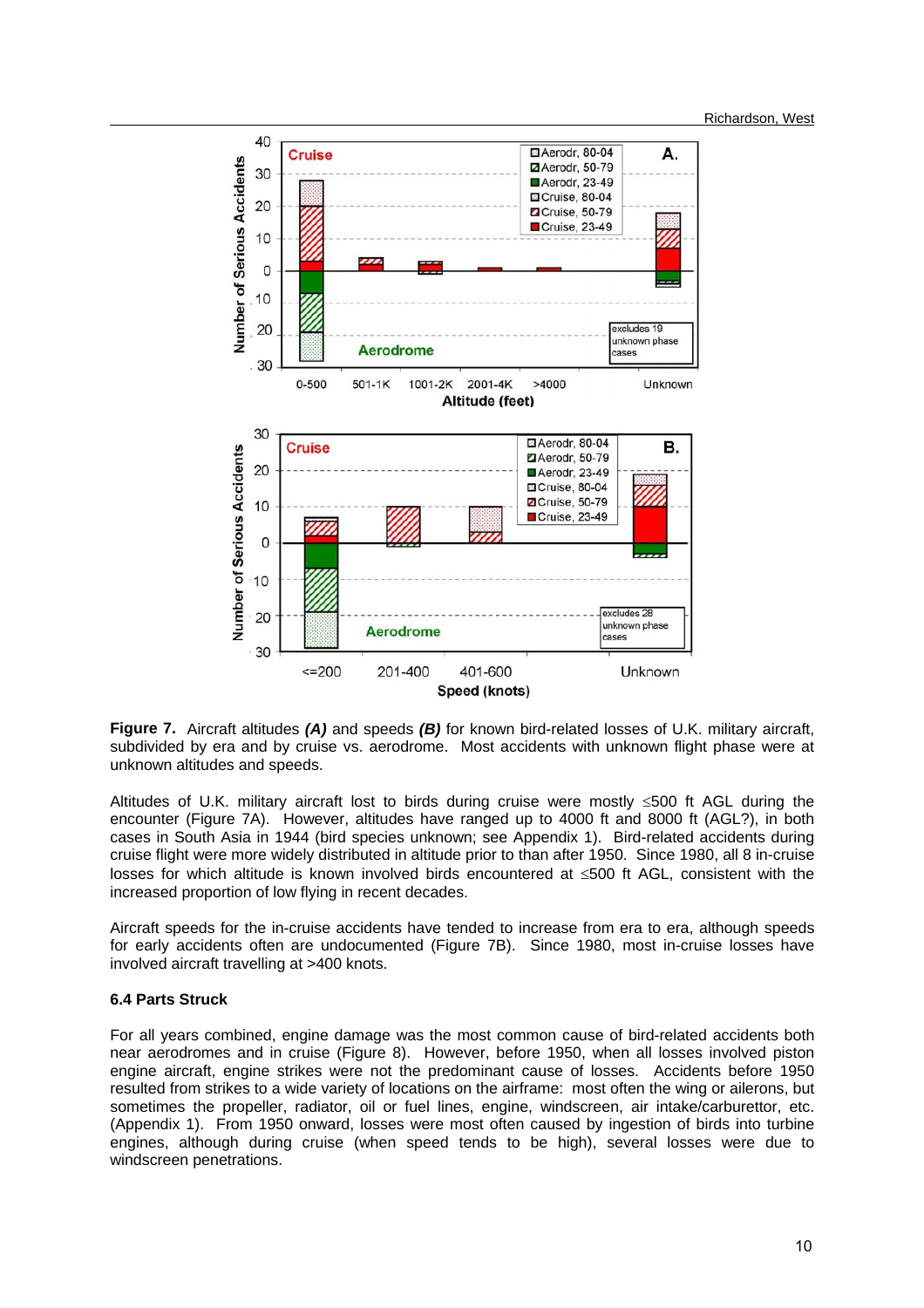#### IBSC27/WP I-2

The first U.K. jet aircraft had centrifugal-flow compressors in their engines, and these were more ruggedly constructed than the axial-flow compressors adopted later. Of the 29 U.K. jets lost to birdstrikes up to 1965, 13 had centrifugal-flow engines (Meteor, Vampire, Venom, and Sea Hawk aircraft). Of those aircraft, 11 were categorised as dbr and only 2 as destroyed. In contrast, of the 16 cases (up to 1965) with axial-flow jets, 7 were dbr and 9 destroyed (Appendix 1). Up to 1965, engine ingestions were noted for 4 of 12 accidents to aircraft with centrifugal-flow engines, but for 12 of 15 aircraft with axial-flow engines. These data are consistent with the idea that early jet aircraft were more susceptible to serious birdstrike accidents if powered by axial-flow jet engines.

Seven U.K. military losses have been ascribed to crashes during manoeuvres to avoid actual or (in 1 case) simulated birds. These 7 accidents included 2 cases near aerodromes, 4 in cruise, and 1 during an unknown phase of flight (Appendix 1). Given the lack of physical evidence of a birdstrike, there is doubt about the stated reason for some of these accidents.



**Figure 8.** Part(s) of aircraft struck during known bird-related losses of U.K. military aircraft, subdivided by era and by cruise vs. aerodrome. The 19 accidents with unknown flight phase were mainly before 1950, and of those, the part struck was most often "Other".

## **6.5 Type of Bird**

Of the 44 U.K. accidents attributable to birds of known types, 19 (43%) involved gulls and 10 (23%) involved vultures. Those two groups were problematic both around aerodromes and for cruising aircraft (Figure 9A). Other groups that were each responsible for at least 2 aircraft losses were ducks, waders, kites, hawks, and doves. However, for 59% of the bird-related losses (64 of 108), the type of bird responsible is unknown. It may have been easier to identify the type of bird in the cases of gulls and vultures than for some other groups, so the 43% gulls and 23% vultures figures may overestimate the actual percentages.

The categories of birds responsible for aircraft losses in the U.K. differed from those in southern Asia (Figure 9B). Losses to gulls, as well as ducks, waders and doves, were mainly or entirely in the U.K. and Western Europe. Gulls have remained the dominant cause of aircraft losses in the U.K. up to the present day (Appendix 1). In contrast, losses of U.K. aircraft to vultures, kites, and eagles were mainly in southern Asia (Figure 9B), and predominantly before 1950. U.K. operations there were much reduced after World War II.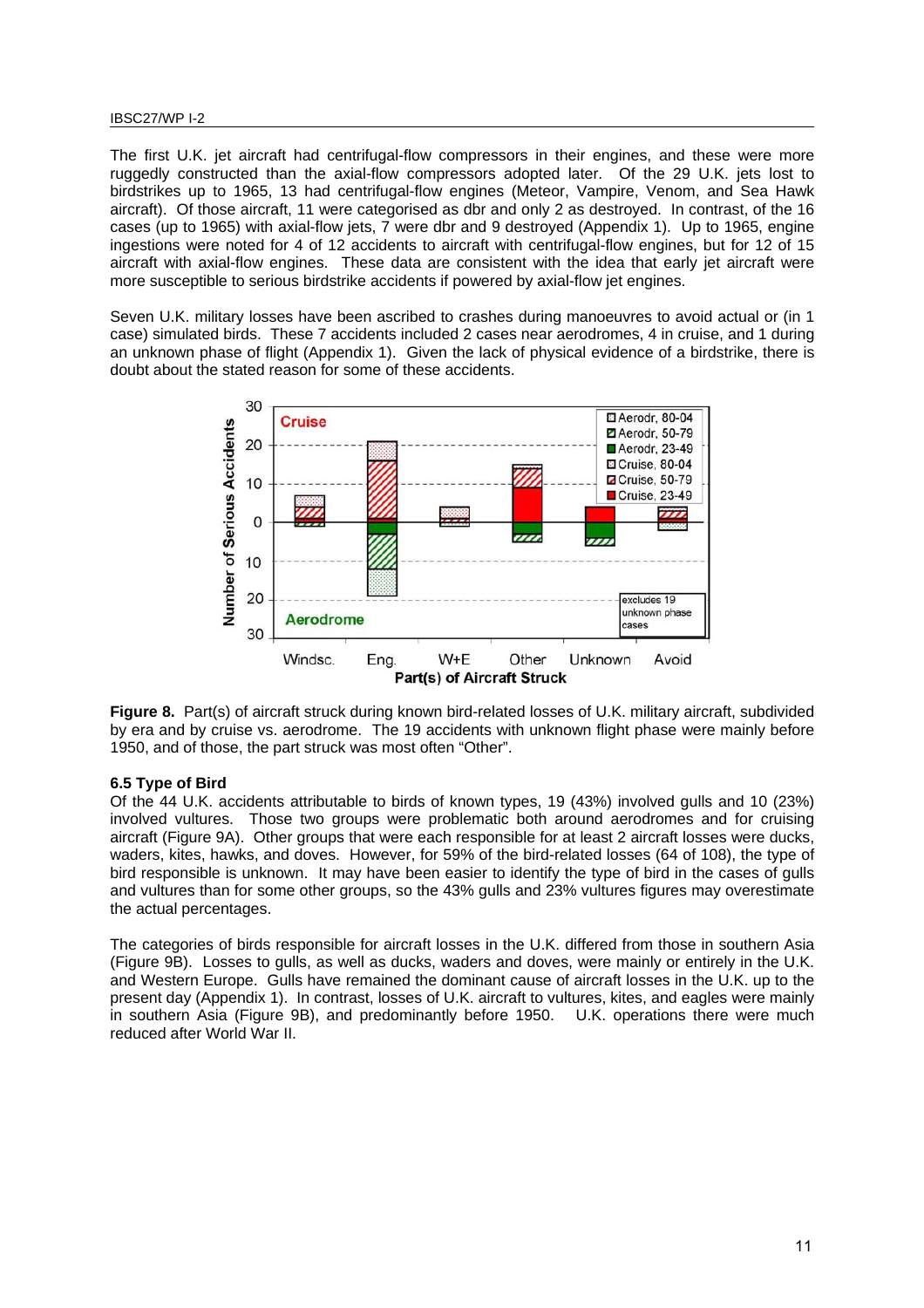

**Figure 9.** Types of birds responsible for losses of U.K. military aircraft, subdivided by *(A)* cruise vs. aerodrome, and *(B)* geographic region.

## **6.6 Special Cases**

*Avoidance of Birds:* At least 7 of the U.K. military aircraft crashes (included above) have been said to involve avoidance of birds or simulated birds: 1 case in India in 1944; 2 cases in the U.K in 1952- 1953; and 4 cases in the U.K. or Northern Ireland in 1984-1991 (Figure 9; Appendix 1). Two of the "avoiding" aircraft struck cables. Five of them struck the ground or trees. Whether birds were actually involved in all 7 accidents is unknown. Elsewhere, three similar USAF cases have been reported (Richardson & West 2000), and a Cessna 172 of the Irish Air Corps was lost in Sept. 1978 while avoiding birds (Thorpe 1979; ASI n.d.).

*Fatality but Aircraft Not Destroyed:* We are not aware of any cases of this type in U.K. military aviation. At least 3 such accidents have occurred in the U.S.A., and one in Brazil (Richardson & West 2000; L.C. Magalhães Bastos, CENIPA, pers. comm., 2000).

*Ejection but Aircraft Not Destroyed:* We have previously listed two such cases in the U.K.—involving an RN Buccaneer and a USAF F-15E. In those cases, a goose or duck penetrated the windscreen or canopy, 1 of the 2 aircrew ejected, and the other landed the aircraft successfully (Richardson 1996). Those 2 cases are not included elsewhere in this paper. Several similar accidents to non-U.K. aircraft have occurred elsewhere (Richardson & West 2000). A related accident in 1934 that *is* included in our tabulations involved an RAF Fairey Gordon whose undercarriage was struck by a vulture. Two of 3 aircrew baled out. The pilot landed safely but the aircraft was destroyed (RAF 1934).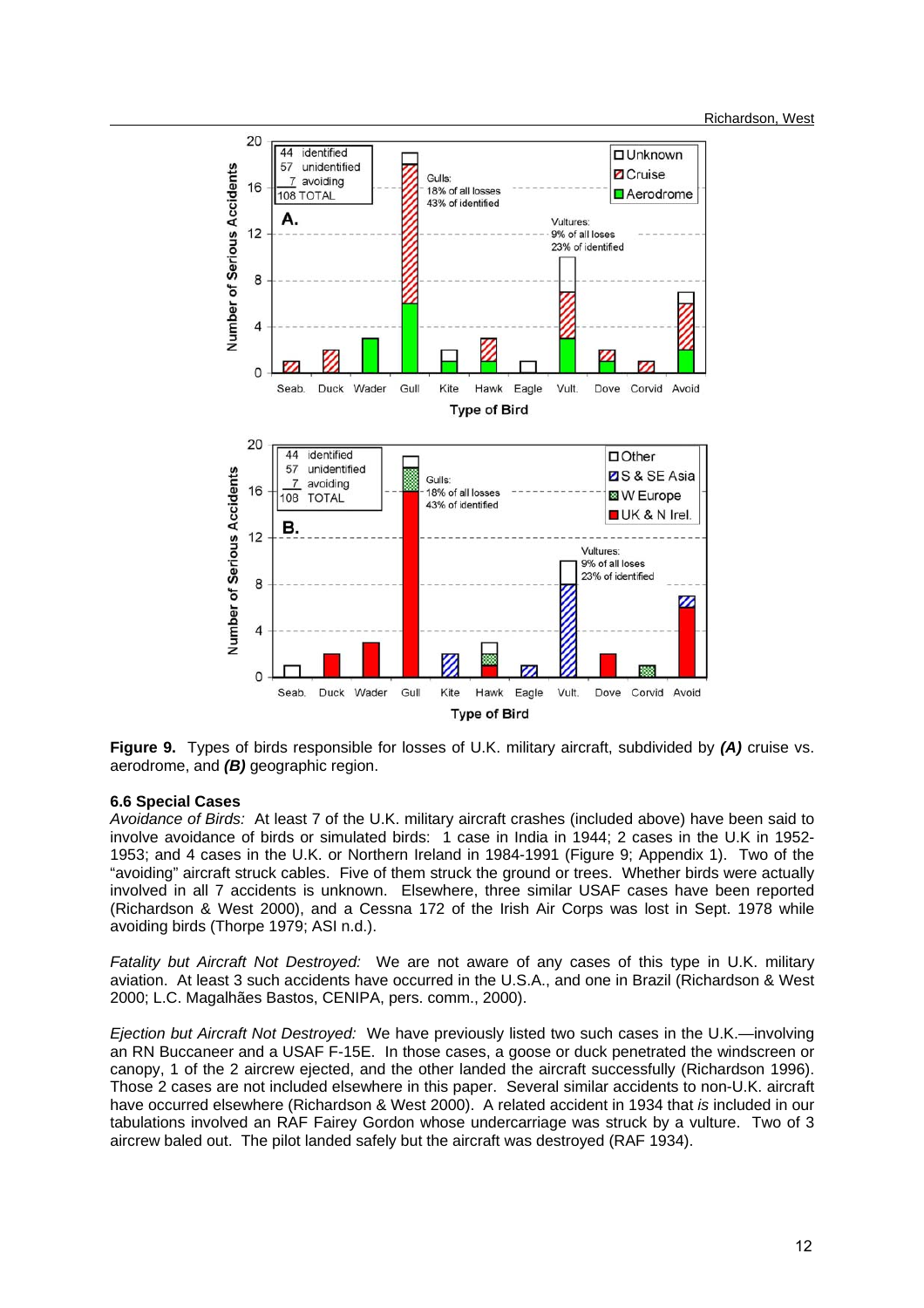# **7. Discussion and Conclusions**

This paper summarises 108 serious accidents to U.K. military aircraft ascribed to birds during 1923- 2004: 101 with actual birdstrikes, and 7 attributed to avoidance of birds. That is an average rate of about 1.3 known aircraft losses per year over 82 years. However, the known-loss rate has varied greatly from year to year, with the highest rate during the last 3 years of World War II.

Loss numbers and rates quoted here are minima, with the possible exception of those attributed to bird avoidance. • Causes of some accidents cannot be determined, especially in wartime. • We (and those who compiled broader catalogues of accident causes) probably failed to find records for some early accidents originally determined to be bird-related. • Aircraft accident cards are missing from AHB and RAF Museum files for some RAF accidents, especially in the 1920s (RAFM 2001). • It is possible that the involvement of birds was not noted on some of those cards even if that was known at the time. • We made little effort to find any bird-related RN accidents before 1950. • Additional data on bird-related accidents to U.K. aircraft probably could be found in accident files held in the Public Records Office and other archives (Fowler et al. 1994; Spencer 2000).

Despite the limitations, this compilation of U.K. birdstrike accident data is more complete for 1950- 1970 than is the publicly available information for military air arms of most other countries. Also, few pre-1950 data are available for any other country. The U.K. data reveal numerous accidents to early jet aircraft (1950-1970). The data also show that the number of serious birdstrike accidents prior to 1950 was surprisingly large, given the presumed lesser susceptibility of slower aircraft with piston rather than jet engines. In retrospect, the many pre-1950 bird-related accidents are to some extent understandable given the far larger numbers of aircraft operated by the U.K. during World War II than in later years. The RAF alone held ~20,000 aircraft in 1945 (Cummings 2004). It would be instructive to calculate the known-loss rates in different eras in relation to flying hours or number of aircraft movements, if "hours" or "movements" could be estimated.

The U.K. data confirm that, before 1950, birdstrike accidents usually involved damage to the wing or other parts of the airframe, and most often did not involve the engine (in contrast to later accidents to turbine-engine aircraft). Before 1950, when engine failure did occur as a result of a birdstrike, the effect was usually peripheral or indirect, e.g., damage to fuel or oil lines, radiator, or carburettor, which subsequently resulted in engine failure. Wing and aileron damage sometimes included damage to fabric-covered or wooden structures, which would not be present on many military aircraft after 1950. In addition, the adoption of swept-back leading edges on many jet aircraft may have reduced the frequency of wing damage, other factors being equal. Thus, it would appear that the wings became less vulnerable to serious birdstrike damage while at about the same time engines became more vulnerable because of the gradual transition from piston engines to centrifugal- and then axial-flow jets.

Considering the accidents for which the type of bird was identified, vultures were the predominant problem before 1950 (9 of 15 accidents) and gulls thereafter (18 of 29 accidents). This was related to the extensive pre-1950 RAF operations in southern Asia, where vultures were abundant. Thereafter, U.K. operations in southern Asia were much reduced, and there has been only one known U.K. loss to a vulture since 1950 (in Nigeria; see Collier Webb 2002:145). However, the Indian and Pakistani Air Forces subsequently lost numerous aircraft in collisions with vultures (Satheesan 1994; Khan 1998). The recent drastic decline in vulture populations in India (Green et al. 2004), though problematic for other reasons, has presumably reduced the risk of aircraft losses there.

The U.K. data suggest that many now-unknown birdstrike accidents must have occurred in other countries where extensive military flying occurred prior to the periods for which accident data are readily available. For example, we are aware of only 9 birdstrike losses of U.S. military aircraft before 1950, 2 for Germany, and 1 for the U.S.S.R. (vs. 39 for the U.K.). Also, we are aware of only 2 losses in those 3 countries in the 1950s (vs. 21 for the U.K.). During years before 1960, those 3 countries (and others) probably incurred many more birdstrike accidents than are currently known, including many before 1950. Further review of early accident reports for those countries would very likely reveal additional birdstrike accidents.

Data on the numbers and circumstances of serious bird-related accidents are useful in documenting the extent of the problem, its persistence to the present day, and the circumstances associated with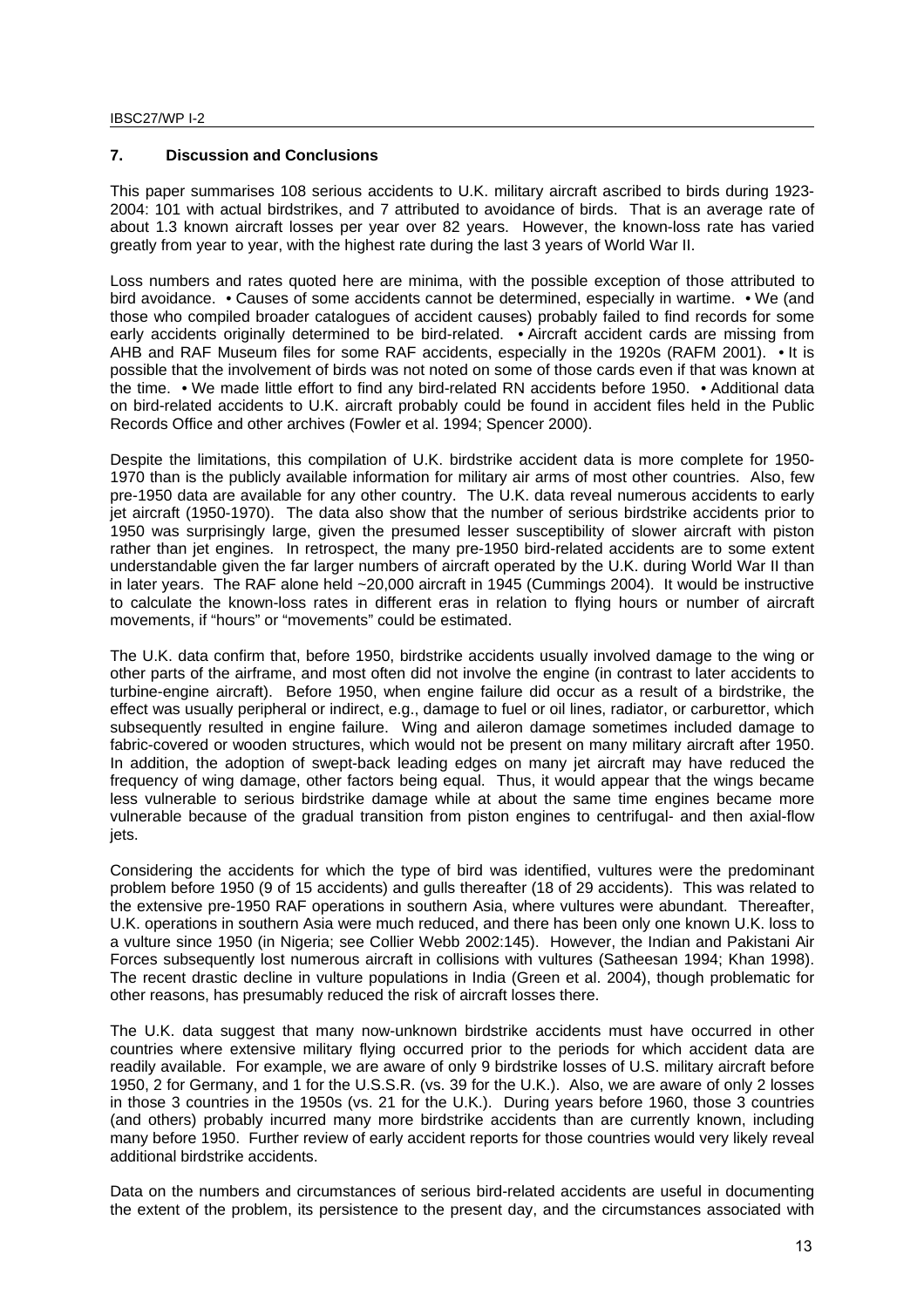Richardson, West

the most serious birdstrike accidents. The long series of U.K. data (82 years) is especially instructive in showing how those circumstances have changed as aircraft characteristics and flight practices have evolved. Similar data from other countries would also be instructive. We are continuing to compile data on serious birdstrike accidents to military aircraft of many countries, in anticipation of further analyses for other countries. *We ask that readers who can provide additional or corrected data on such accidents please contact us.*

# **8. Acknowledgements**

We thank the various personnel at the (former) RAF Inspectorate of Flight Safety, RN Flight Safety & Accident Investigation Centre, and AAC Aviation Standards Branch who provided accident information for our previous related papers. We also thank M. Hatch of the Air Historical Branch and D. Cowd of the RAF Museum, Hendon, for providing direct access to the Aircraft Accident Record Cards for the RAF. Aviation historians D. Collier Webb, R.J. Dunn, E. Myall, and R. Sturtivant provided much assistance, and the compilations of J.J. Halley were essential in identifying bird-related accidents. Others who helped in substantial ways over the years included H. Blokpoel, W.R.P. Bourne, and J. Thorpe.

# **9. Literature Cited**

*Note: URL references show websites where various documents were accessible as of 27 Aug. 2005.* 

- ASI. n.d. Irish Air Corps aircraft 1922-1997. Aviation Society of Ireland. Available at www.iol.ie/~asire/aircorps.html
- Collier Webb, D. 2002. UK flight testing accidents 1940-71. Air Britain, Tunbridge Wells, Kent, U.K. 224 p.
- Cummings, C. 1997. Lost to service/Summary of accidents to RAF aircraft and losses of personnel, 1959-96. Nimbus Publ., Yelvertoft, Northamp., U.K. 281 p.
- Cummings, C. 1999. To fly no more/RAF aircraft accidents and write-offs, 1954-58. Nimbus Publ., Yelvertoft, Northamp., U.K. 332 p.
- Cummings, C. 2000. Last take-off/A record of RAF aircraft losses 1950 to 1953. Nimbus Publ., Yelvertoft, Northamp., U.K. 479 p.
- Cummings, C. 2001. Final landings/A summary of RAF aircraft accidents and combat losses 1946 to 1949. Nimbus Publ., Yelvertoft, Northamp., U.K. 616 p.
- Cummings, C. 2004. The price of peace/A catalogue of RAF aircraft losses between VE-Day and end of 1945. Nimbus Publ., Yelvertoft, Northamp., U.K. 688 p.
- Dunn, R.J. 1996. Some of our aircraft are missing/British military aircraft losses 1956 to 1996, Feb. 1996 ed. Privately printed., 58 Penmanor, Finstall, Bromsgrove, Worcs. B60 3BZ, U.K. 238 p.
- Fowler, S., P. Elliott, R.C. Nesbit and C. Goulter. 1994. RAF records in the PRO. PRO Readers' Guide 8. Public Records Office, Kew, U.K. 138 p.
- Gero, D. 1999. Military aviation disasters/Significant losses since 1908. Patrick Stephens (Haynes Publ.), Sparkford, nr. Yeovil, U.K. 176 p.
- Green, R.E., I. Newton, S. Shultz, A.A. Cunningham, M. Gilbert, D.J. Pain and V. Prakash. 2004. Diclofenac poisoning as a cause of vulture population decline across the Indian subcontinent. *J. Appl. Ecol.* 41(5):793-800.
- Halley, J.J. 1999. Broken wings/Postwar Royal Air Force accidents. Air Britain, Tunbridge Wells, Kent, U.K. 274 p.
- Innes, D.J. 1985. Beaufighters over Burma/No. 27 Squadron, RAF, 1942-45. Blandford Press, Poole, Dorset, U.K. 128 p.
- Khan, A.A. 1998. Air accidents in spite of high efficiency. *Def. J. (Pakis.),* Aug. 1998 issue. Available at www.defencejournal.com/aug98/airaccidents.htm
- Jackson, R. 1989. Canberra/The operational record. Smithsonian Press, Washington, DC. 168 p.
- Mason, F.K. 1986. Harrier, 3rd ed. Patrick Stephens, Wellingborough, U.K. 240 p.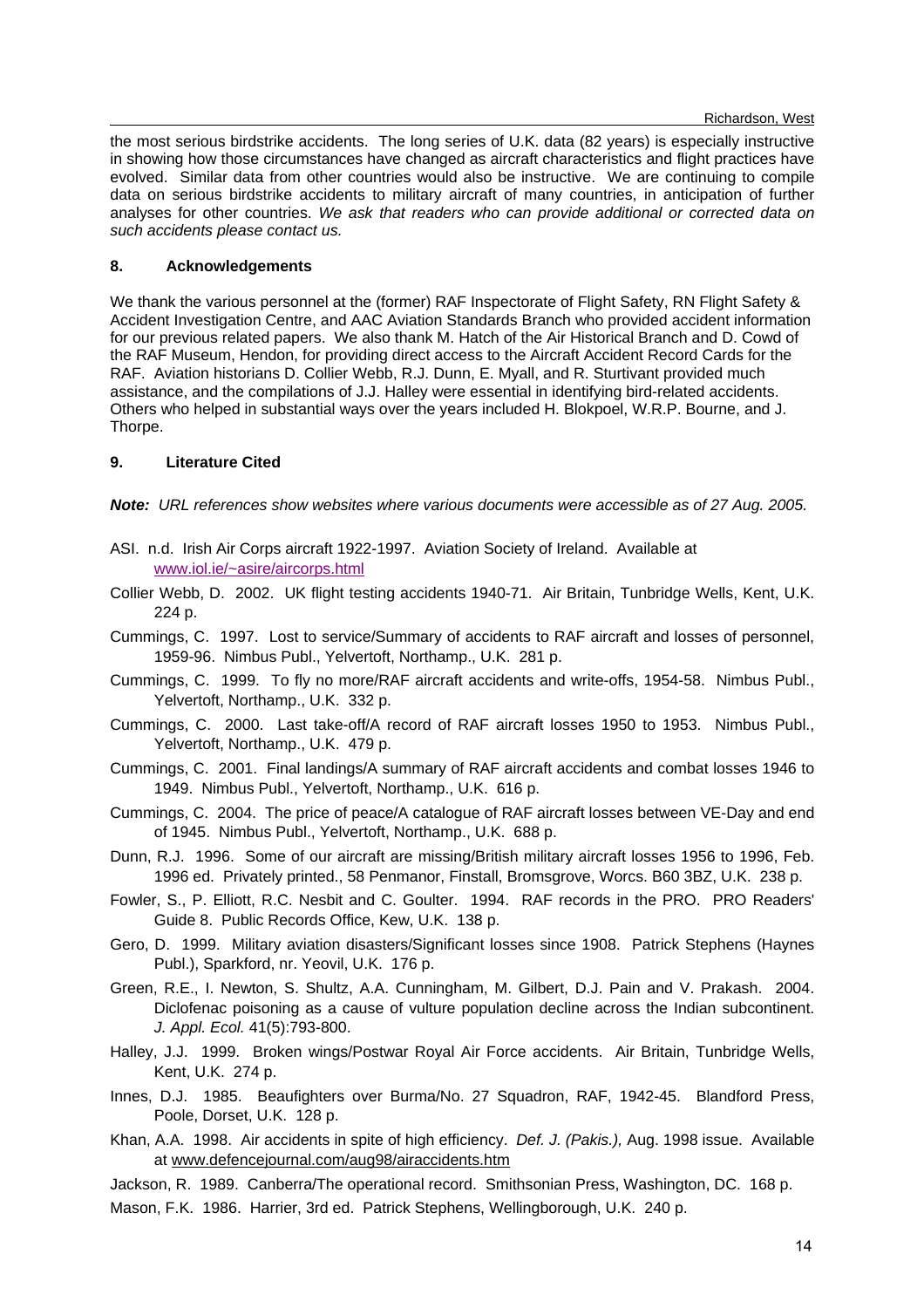Morgan, E. and J. Stevens. 2000. The Scimitar file. Air Britain, Tunbridge Wells, Kent, U.K. 232 p.

- O'Connell, D. n.d. Me 262 Werk Nummer & losses list. Available at www.stormbirds.com/werknummer/
- Oliver, D. 1990. British military aircraft accidents/The last 25 years. Ian Allan, London, U.K. 144 p.
- Pavitt, H.J. 1945. Collisions between aircraft and birds/ACSEA--Jan, 1944 to April, 1945. Roy. Air Force/P.A. 3. 2 p. + Appendix.
- RAF. 1934. Report on flying accidents July December 1934. Royal Air Force, Rep. on file at Air Historical Branch, RAF Bentley Priory, Middlesex, U.K.
- RAFM. 2001. Royal Air Force aircraft: service histories. Info. Sheet 5. Dep. Res. & Info. Serv., RAF Museum, Hendon, U.K. 2 p. Available at www.rafmuseum.org.uk/london/research/enquiries.cfm.
- Richardson, W.J. 1994. Serious birdstrike-related accidents to military aircraft of ten countries: preliminary analysis of circumstances. Proc. Bird Strike Commit. Europe 22 (Vienna): 129-152. WP 21.
- Richardson, W.J. 1996. Serious birdstrike-related accidents to military aircraft of Europe and Israel: list and analysis of circumstances. Int. Bird Strike Commit. Proc. Pap. 23 (London): 33-56. WP 2.
- Richardson, W.J. and T. West. 2000. Serious birdstrike accidents to military aircraft: updated list and summary. Int. Bird Strike Commit. Proc. Pap. 25 (Amsterdam, vol. I): 67-97. WP SA1. Available at www.int-birdstrike.com/authors.html
- Satheesan, S.M. 1994. The more serious vulture hits to military aircraft in India between 1980 and 1994. Proc. Bird Strike Commit. Europe 22 (Vienna): 163-168. WP 23.
- Spencer, W. 2000. Air Force records for family historians. PRO Readers' Guide 21. Public Records Office, Kew, U.K. 114 p.
- Sturtivant, R., M. Burrow and L. Howard. 2004. Fleet Air Arm fixed-wing aircraft since 1946. Air-Britain, Tonbridge, Kent, U.K. 639 p.
- Thorpe, J. 1979. Bird strikes during 1977 to European registered civil aircraft (Appendix 3). Proc. theBird Strike Commit. Europe 14 (The Hague). WP 11. 44 p.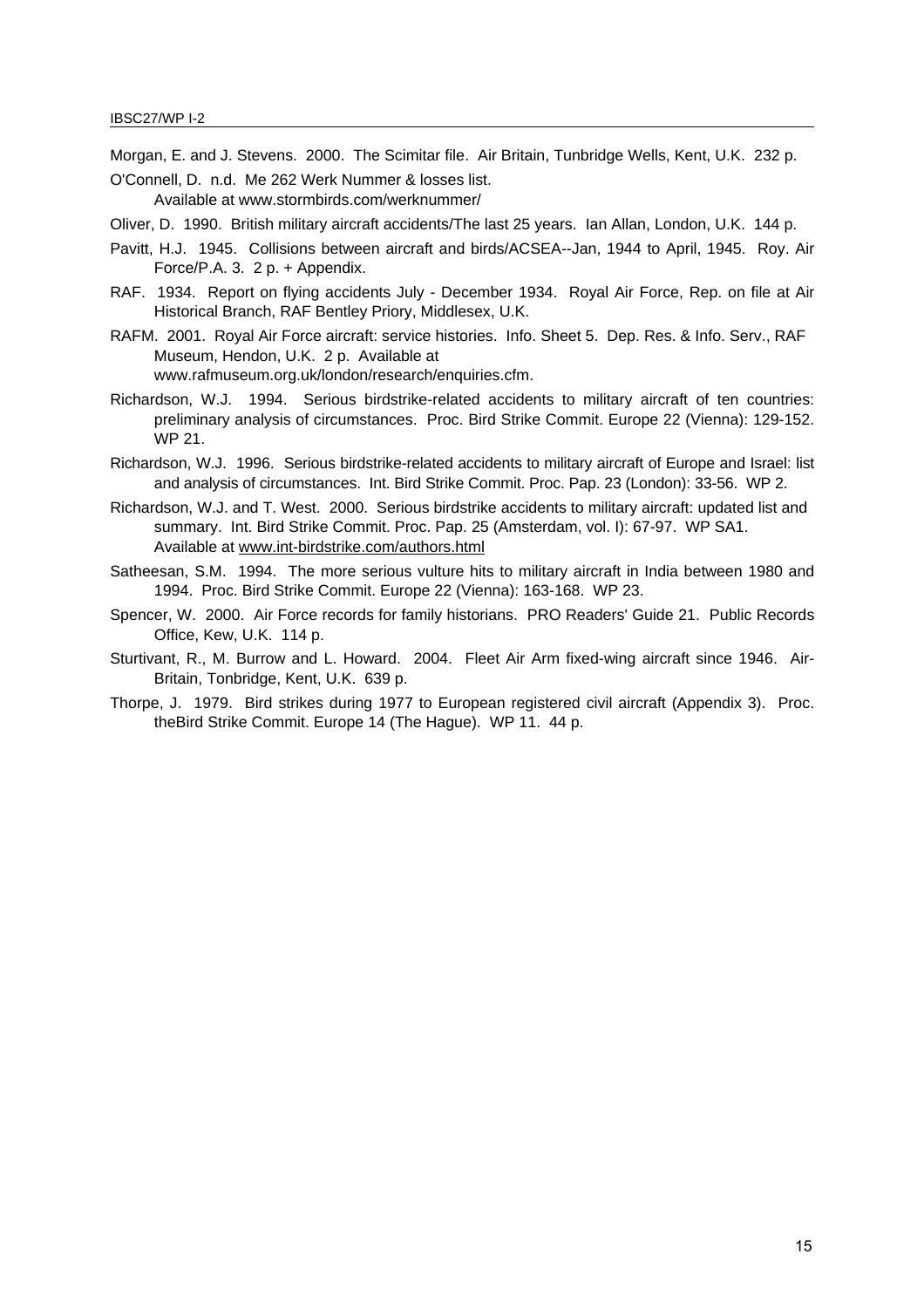**Appendix 1. Known serious accidents caused by birds to U.K. military aircraft, 1923-2004.** \* denotes accidents for which key details, including the role of birds, are based on unofficial data only. Blanks denote "unknown". See footnotes (last page of this Appendix) for explanation of codes. Narratives for most post-World War II accidents are given by Cummings (1997-2004), Halley (1999), and other sources cited in "2. Methods".

|              |            |                       | Aircraft |                |       | Acc. # Persons |                 |    |                 | Flight         |                | Altitude       |        | Parts Hit |                          |                       | Aircraft |              |
|--------------|------------|-----------------------|----------|----------------|-------|----------------|-----------------|----|-----------------|----------------|----------------|----------------|--------|-----------|--------------------------|-----------------------|----------|--------------|
| Date         |            |                       | Ser-     |                | Cate- |                | $\text{Cate}$ A |    | Έ               | $Kil-$         | Phase/         | Type of        | AGL    | Speed     | $\overline{w}$           | Έ                     |          | Serial       |
| Y M D        |            | Location Where Struck | vice     | Type           | gory  |                | gory            | b. |                 | led            | Time           | Bird(s) Struck | (feet) | (knots)   |                          | $s \nightharpoonup n$ | Other    | Number       |
| 230316       | Pakistan** | Dardoni               | AF       | Br.Fighter F2b | pFA   |                | <b>WO</b>       |    | na              |                |                | vulture        |        | low       |                          | $\sim$                | W        | J6779        |
| $31$ *       | Pakistan** | Lahore                | AF       | Hart           | pB    |                | dbr?            |    | na              |                |                | kite           |        | low       |                          |                       |          | J9947        |
| 310110       | Pakistan** | Risalpur              | AF       | Wapiti IIa     | DO    |                | <b>WO</b>       |    | na              |                |                | eagle          |        | low       |                          |                       |          | J9380        |
| 34 [Jul-Dec] |            |                       | AF       | Gordon         | pO    |                | <b>WO</b>       | 3  | 2i              | 0              |                | vulture        |        | low       |                          |                       | - L      |              |
| 360207       | Pakistan** | Kohat?                | AF       | Wapiti Ila     | pO    |                | wo.             |    | na              | 0              | CI             | unkn.          | low    | low       |                          |                       |          | J9750        |
| 380218       | Uganda     | Lira                  | AF       | Gordon         | pO    |                | <b>WO</b>       |    | 1 <sub>na</sub> | 0              | CI             | large, 2       | 75     | low       |                          |                       |          | K2750        |
| 401027       | UK/Eng.    | Holt, Cheshire        | AF       | Master         | pT    |                | wo.             |    | $2$ na          | 0              | CrL? D         | >1             | 250    | low       |                          | $\overline{a}$        | P        | N7900        |
| 410503       | UK/Scot.   | Stonehaven            | AF       | Master         | рT    |                | wo.             |    | 1 <sub>na</sub> | 1              |                | gull           |        | low       |                          | $\sim$                | W        | T8878        |
| 410806       | UK/Eng.    | Barton-in-the-Clay    | AF       | Magister I     | pT    |                | <b>WO</b>       |    | 1 <sub>na</sub> | 0              | D              | unkn.          |        | low       |                          |                       | W        | N3833        |
| 411115       | UK/Eng.    | Radcot, Oxfordsh.     | AF       | Oxford I       | pT    | 2              | WO              | 2? | na              | $\overline{a}$ | CrL<br>D       | duck           | low    | low       |                          | $\sim$                | W        | L4638        |
| 420424       | Zimbab.**  | Westacre Jct.         | AF       | Oxford II      | pT    | 2              | dbr             |    | na              | ۵              |                | large          |        | low       |                          | - F?                  | W        | R5997        |
| 420824       | India      | Alipore               | AF       | Hurricane II   | pFA   |                | <b>WO</b>       |    | 1 na            | 0              | Cir<br>D       | vulture        | low    | low       |                          | $\sim$                | W        | <b>BN495</b> |
| 421116       | UK/Eng.    | Attlebridge, Norf.    | AF       | Mitchell II    | pВ    | 2              | <b>WO</b>       |    | na              | 3              | D<br>Ap?       | unkn.          |        |           | $\overline{\phantom{a}}$ | F                     |          | FL179        |
| 430212       | Pakistan** | Risalpur              | AF       | Hurricane I    | pFA   |                | <b>WO</b>       |    | 1 na            | 1              | Ap<br>D        | vulture        | low    | low       |                          |                       |          | AG128        |
| 430216       | India      | Calcutta              | AF       | Hurricane IIC  | pFA   |                | wo.             |    | 1 na            | 0              | D              | unkn.          |        |           |                          | $\sim$                | W        | <b>HV794</b> |
| 430228       | UK/Wal.    | Hawarden              | AF       | Mustang I      | pFA   |                | <b>WO</b>       |    | 1 <sub>na</sub> | 1              | Cr<br>D        | >1             |        |           |                          |                       |          | AG585        |
| 430328       | India      | Jodphur (SE of)       | AF       | Blenheim V     | pB    | $\overline{2}$ | wo              |    | 3 na            | 0              |                | large          | 700    |           |                          |                       |          | <b>BA931</b> |
| 431011       | 'India'    | Poonawalee            | AF       | Hurricane IIC  | pFA   |                | wo.             |    | 1 <sub>na</sub> | 0              | D              | unkn.          |        |           |                          | $\mathsf{F}^*$        | C        | HW780        |
| 431109       | UK/Scot.   | Gleneagles            | AF       | Hurricane I    | pFA   |                | dbr             |    | 1 <sub>na</sub> | 0              | D              | unkn.          |        |           |                          | $F -$                 |          | W9128        |
| 431222       | UK/Eng.    | Lichfield, Staffs.    | AF       | Wellington X   | pB    | 2              | <b>WO</b>       |    | na              | 0              | T<br><b>TO</b> | >1             | low    | low       |                          | $F -$                 |          | HE653        |
| 440214       | India      | Vandavapura, Mys.     | AF       | Blenheim IV    | pB    | 2              | dbr             |    | 4 na            | 0              | CrH D          | Avoiding Birds | 4000   |           |                          |                       |          | V5956        |
| 440225       | UK/Eng.    | Croft. Yorksh.        | cAF      | Halifax V      | pВ    | $\overline{4}$ | <b>WO</b>       |    | 8 na            | 0              | $Cr$ D         | unkn.          |        |           | P                        |                       |          | LK907        |
| 440424?*     | UK/Eng.    | Thorney Isl. (near)   | aAF      | Mosquito FB.6  | pFA   | $\overline{c}$ | dbr             |    | na              |                |                | unkn.          |        |           |                          |                       |          | HP924        |
| 440623       | Pakist.?** | Bahun [Banun?]        | AF       | Hurricane I    | pFA   |                | dbr             |    | 1 na            | 0              | CrL D          | unkn.          | 500    |           |                          | $\sim$                | W        | Z4692        |
| 440905       | India      | Lucknow               | AF       | Blenheim V     | pВ    | 2              | dbr             |    | 1 <sub>na</sub> | 0              | CrH D          | vulture        | ~1500  |           |                          |                       |          | EH379        |
| 441010       | 'India'    | Piadoba (NW of)       | AF       | Mosquito VI    | pFA   | $\overline{2}$ | wo.             |    | $2$ na          | 2              | CrH? D         | unkn.          | 8000   |           |                          | $\sim$                | W        | HX821        |
| 441105       | Banglad.** | Chittagong (near)     | AF       | Beaufight. X   | pFA   | $\overline{2}$ | <b>WO</b>       |    | 3 na            | 3              | CrL D          | unkn.          | 600    |           |                          | $- F$ ?               |          | NV322        |
| 441215       | Egypt      | Gianachlis (NE of)    | AF       | Baltimore IIIA | pΒ    | 2              | dbr             |    | 4 na            | 0              | CrH D          | unkn.          | 1800   |           |                          | $\sim$                | W        | FA262        |
| 450121       | Banglad.** | Chiringa              | AF       | Beaufight. X   | pFA   | $\overline{2}$ | dbr             |    | 1 <sub>na</sub> | 0              | D<br>CI        | large          | 500    |           |                          | $\sim$                | W        | LZ399        |
| 450130       | India      | Hansi (near)          | AF       | Hurricane IID  | pFA   |                | <b>WO</b>       |    | 1 $na$          | 0              | D<br>CrL       | vulture        | 1000   |           |                          | $\mathsf{F}^*$        | W        | <b>HW654</b> |
| 450221       | Burma      | Sadaung (S of)        | AF       | Hurricane IIC  | pFA   |                | wo.             | 1  | 1i              |                | D              | vulture        |        |           |                          | $\sim$                | W        | LB668        |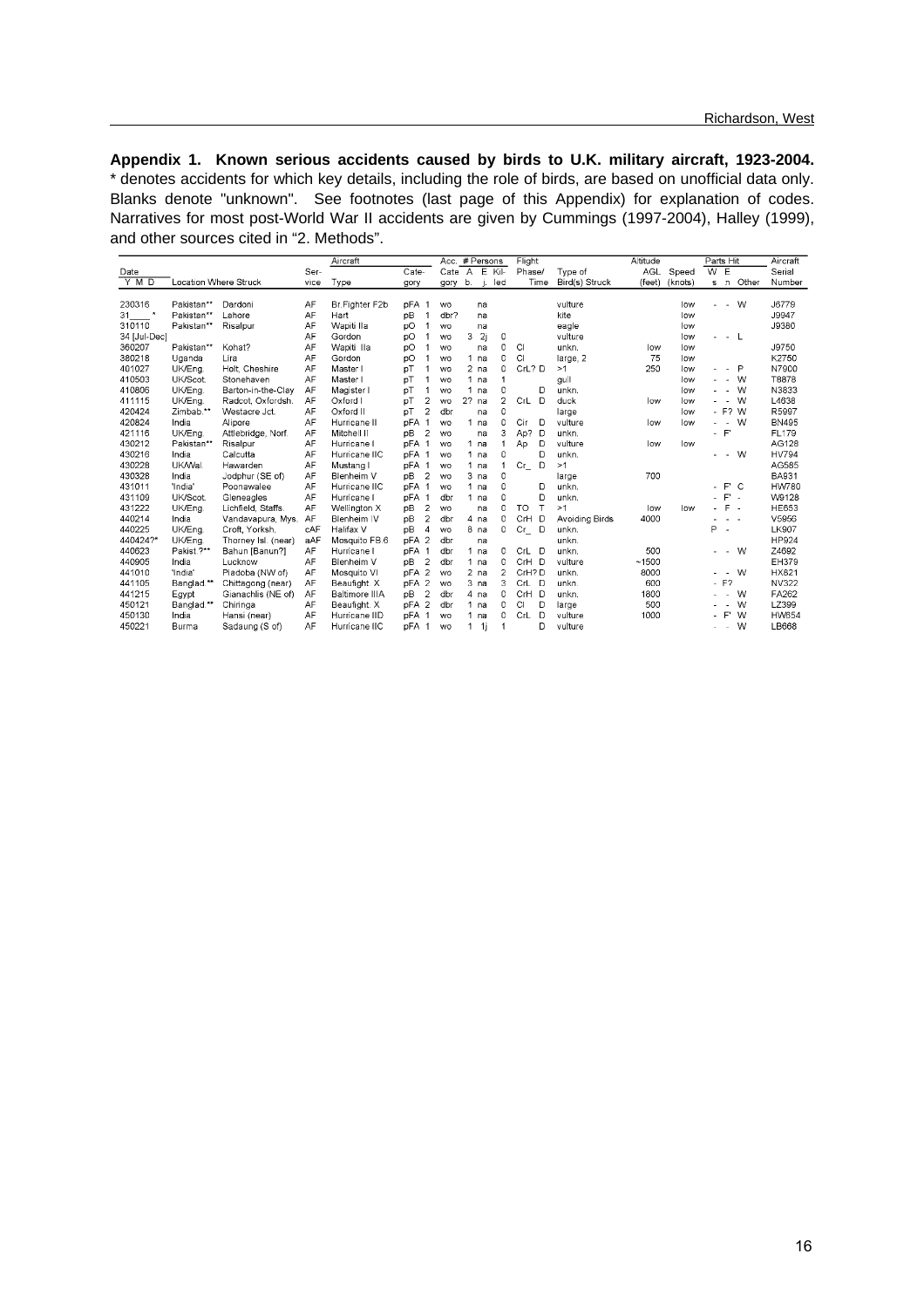# IBSC27/WP I-2

# **Appendix 1 (continued).**

|         |                       |                      |           | Aircraft       |            |                          | Acc. # Persons |                |                |                | Flight                      |              |                | Altitude   |         | Parts Hit      |                          |                          | Aircraft     |
|---------|-----------------------|----------------------|-----------|----------------|------------|--------------------------|----------------|----------------|----------------|----------------|-----------------------------|--------------|----------------|------------|---------|----------------|--------------------------|--------------------------|--------------|
| Date    |                       |                      | Ser-      |                | Cate-      |                          | Cate           | $\overline{A}$ | E              | Kil-           | Phase/                      |              | Type of        | <b>AGL</b> | Speed   | $\overline{W}$ | E                        |                          | Serial       |
| $Y$ M D | Location Where Struck |                      | vice      | Type           | gory       |                          | gory           | b.             |                | led            |                             | Time         | Bird(s) Struck | (feet)     | (knots) | s              | $\Box$                   | Other                    | Number       |
| 450307  | UK/Ena.               | Crowland, Lincs      | AF        | Oxford I       | pT         | $\overline{c}$           | <b>WO</b>      |                | $2$ na         | $\mathbf 0$    | $\overline{C}$ <sub>L</sub> | D            | >1             |            | low     | $\sim$         | $\sim$                   | P                        | PH413        |
| 450322  | Banglad.**            | Chiringa (near)      | AF        | Beaufight. X   | pFA        | $\overline{2}$           | <b>WO</b>      | $\overline{2}$ | na             | 0              | CrL                         | D            | unkn.          | low        |         |                | $\sim$                   | W                        | LZ534        |
| 450410  | Banglad.**            | Chiringa (SE of)     | AF        | Beaufight. X   | pFA        | $\overline{2}$           | <b>WO</b>      | 3              | -1i            | $\overline{2}$ | Ap                          | D            | vulture        |            |         | ä,             | F'                       | W                        | RD270        |
| 450730  | India                 | Yelahanka            | AF        | Mosquito VI    | pFA        | $\overline{2}$           | dbr            | $\overline{2}$ | na             | 0              | CrL                         | D            | vulture        | 400        |         | $\blacksquare$ | F                        | C                        | <b>RF650</b> |
| 451215  | UK/Eng.               | Waddington, Lincs.   | AF        | Lancaster VII  | pВ         | $\overline{4}$           | <b>WO</b>      |                | 7 na           | 0              | TO                          | D            | plovers        | v.low      | low     |                |                          |                          | <b>NX674</b> |
| 461203  | UK/Eng                | Coningsby, Lincs.    | AF        | Mosquito XVI   | pFA        | $\overline{2}$           | dbr            |                | $2$ na         | 0              | TO                          | T            | >1             | v.low      | low     |                | . .                      | W.P.C                    | PF572        |
| 461215  | India                 | Poona                | AF        | Beaufight. X   | <b>DFA</b> | $\overline{c}$           | dbr            |                | $2$ na         | $\mathbf 0$    | Cr.                         | D            | unkn.          |            |         |                |                          |                          | RD829        |
| 491110  | UK/Ena.               | Finningley, Yorks.   | AF        | Wellington X   | pB         | $\overline{c}$           | dbr            | $\overline{2}$ | na             | 0              | CrL                         | D            | ducks          | low        |         |                |                          |                          | PF993        |
| 520424  | Germ. W               | Wahn (near)          | AF        | Meteor NF.11   | FA         | $\overline{a}$           | dbr            | $\overline{2}$ | $\overline{0}$ | 0              | $Cr_{-}$                    | D            | unkn.          |            |         |                | F.                       | $\sim$                   | <b>WD712</b> |
| 521214  | UK/Ena.               | Cambridge (near)     | AF        | Chipm, T.10    | pT         | 1                        | <b>WO</b>      | $\overline{a}$ | na             | 0              | CrL                         | D            | Avoiding Flock | 40         | low     |                | ×                        |                          | <b>WG325</b> |
| 530904  | UK/Eng.               | Moreton-in-Marsh     | AF        | Harvard T.2B   | pT         | 1                        | dbr            |                | $2$ na         | 0              | CrL                         | D            | Avoiding Flock | low        | low     |                | ×.                       | $\overline{\phantom{a}}$ | <b>KF221</b> |
| 530925  | Iraq                  | Habbaniya (near)     | AF        | Vampire FB.9   | <b>FA</b>  | $\mathbf{1}$             | dbr            | $\mathbf{1}$   | $\mathbf 0$    | $\mathbf 0$    | Сr                          | $\mathsf{T}$ | large, >1      |            | 390     | Ś              |                          | U                        | <b>WL549</b> |
| 531023  | <b>UK/Eng</b>         | Souden, Exeter       | AF        | Canberra B.2   | B          | 2                        | <b>WO</b>      | 2              | $\theta$       | $\overline{2}$ | CI                          | D            | >1             | v.low      | low     |                | F                        | U                        | <b>WF892</b> |
| 540224  | GermW?                | Gütersloh (near)     | AF        | Meteor FR.9    | FA         | $\overline{2}$           | dbr            | 1              | 0              | 0              | CrL                         | D            | >1             | 100        |         | ÷.             | F                        |                          | VZ600        |
| 550121  | Jordan                | Amman (near)         | AF        | Vampire FB.9   | FA         | 1                        | dbr            | $\mathbf{1}$   | 0              | 0              | CrL                         | D            | >1             | 50         | 240     | $\sim$         | $\overline{\phantom{a}}$ | W.N                      | <b>WR155</b> |
| 550226  | UK/Eng.               | Wendling, Norf.      | AF        | Meteor F.8     | FA         | $\overline{a}$           | <b>WO</b>      | 1              | $\mathbf{1}$   | 0              | CrL? D                      |              | >1             | low        |         | ٠              | F                        |                          | <b>WE884</b> |
| 560127  | UK/Scot.              | Kinloss (nr), Moray. | AF        | Vampire FB.5   | <b>FA</b>  | f.                       | dbr            | 1              | 0              | 0              | CrL? D                      |              | unkn.          | 1000       |         |                |                          | W                        | VZ286        |
| 560202  | Hong Kong             | Sek Kong             | AF        | Vampire FB.9   | FA         | 1                        | dbr            | 1              | 0              | 0              | Ap                          | D            | unkn.          |            |         |                |                          | W                        | <b>WG850</b> |
| 561003  | UK/Scot.              | Leuchars, Fife       | AF        | Hunter F.4     | <b>FA</b>  | 1                        | <b>WO</b>      | 1              | $\overline{0}$ | $\mathbf 0$    | <b>CI</b>                   | D            | unkn.          | v.low      | low     | ä,             | $\mathsf F$              |                          | <b>XE705</b> |
| 561101  | UK/Eng.               | Norfolk?             | AF        | Hunter F.1     | FA         | 1                        | dbr            | $\mathbf{1}$   | 0              | 0              | CrL                         | D            | unkn.          | low        |         | $\overline{a}$ | $\sim$                   |                          | WW600        |
| 570410  | UK/Wal.               | Anglesey area        | AF        | Vampire T.11   | FA         | $\mathbf{1}$             | dbr            | 2              | $\Omega$       | 0              | CrL                         | D            | gulls          | 500        | 350     | ä,             | $\sim$                   | W.I                      | XH319        |
| 570521  | UK/Eng                | Devon area           | AF        | Hunter F.1     | FA         | 1                        | dbr            | 1              | 0              | 0              |                             | D            | >1             |            |         | L.             | $\sim$                   |                          | WT681        |
| 570628  | UK/Scot.              | Leuchars, Fife       | AF        | Hunter F.4     | FA         | 1                        | <b>WO</b>      | 1              | 0              | $\mathbf{0}$   | Ap                          | D            | >1             | low        | low     | ÷.             | E                        |                          | XF997        |
| 571114  | UK/Scot.              | Kinloss              | AF        | Hunter F.4     | <b>FA</b>  | 1                        | dbr            | 1              | $\theta$       | $\mathbf 0$    | CI                          | D            | unkn.          | 1800       | 300     | ä,             |                          |                          | WT719        |
| 580212  | UK/Ena.               | Linton on Ouse       | AF        | Vampire FB.5   | FA         | 1                        | dbr            | 1              | $\mathbf 0$    | $\Omega$       | TO                          | D            | unkn.          | ٥          | 90      | S              | ä,                       |                          | <b>WA257</b> |
| 580428  | UK/Scot.              | Moray Firth?         | <b>RN</b> | Sea Hawk FB.3  | FA         | $\overline{1}$           | dbr            | $\mathbf{1}$   | $\Omega$       | $\mathbf 0$    | Cr.                         |              | unkn.          |            |         | J.             |                          |                          | <b>WM981</b> |
| 581028  | Nigeria               | Kano, ENE of         | <b>RN</b> | Sea Vix. FAW.1 | FA         | $\overline{a}$           | <b>WO</b>      | 2              | $\overline{2}$ | 0              | CrL                         | D            | vulture        | 100        | 450     | ÷.             |                          |                          | XJ479        |
| 591104  | Aden                  | Khormaksar area      | AF        | Venom FB.4     | FA         | $\mathbf{1}$             | dbr            | 1              | $\mathbf 0$    | $\mathbf{0}$   | CrL                         | D            | hawk?          | 1000       | 350     | ÷.             | $\sim$                   | <b>W.A</b>               | <b>WR531</b> |
| 591110  | UK/Eng.               | Lincolnshire?        | AF        | Hunter F.4     | <b>FA</b>  | $\mathbf{1}$             | dbr            | 1              | $\mathbf 0$    | 0              | CrL                         | D            | gulls          | 300        | 360     | L.             |                          |                          | XF953        |
| 600329  | UAE                   | Shariah              | AF        | Hunter FGA.9   | FA         | $\overline{1}$           | dbr            | $\mathbf{1}$   | $\overline{0}$ | $\Omega$       | CrL                         | D            | gull           | 250        | 400     | $\overline{a}$ |                          |                          | XF424        |
| 600507  | UK/Eng.               | Somerset/Devon?      | AF        | Vampire FB.5   | <b>FA</b>  | 1                        | dbr            | 1              | $\mathbf 0$    | 0              |                             | D            | unkn.          |            |         |                | $\sim$                   |                          | <b>WA445</b> |
| 601109  | GermW                 | near Jever?          | AF        | Hunter F.6     | FA         | 1                        | dbr            | 1              | 0              | 0              | CrL                         | D            | unkn.          | 250        | 390     | ä,             |                          |                          | XE590        |
| 610316  | Germ. W               | near Jever?          | AF        | Swift FR.5     | <b>FA</b>  | 1                        | dbr            | 1              | 0              | 0              |                             | D            | unkn.          |            |         | ä,             | $\sim$                   |                          | <b>WK295</b> |
| 620904  | UK/Eng.               | Swinderby, Lincs.    | AF        | Vampire T.11   | FA         | $\overline{1}$           | <b>WO</b>      | 2              | 0              | 0              | TO                          | D            | gulls+plovers  | 0          | 95      |                |                          |                          | XD448        |
| 621115  | UK/Scot.              | Firth of Tay?        | <b>RN</b> | Scimitar F.1   | FA         | 2                        | <b>WO</b>      | 1              |                | $\mathbf 0$    | CrL                         |              | gull?          | 400        | 420     | $\overline{a}$ |                          |                          | XD265        |
| 621123* | UK/Scot.              | Milltown             | <b>RN</b> | Scimitar F.1   | <b>FA</b>  | $\overline{\phantom{a}}$ | <b>WO</b>      | $\mathbf{1}$   | -1             | 0              | Ap                          |              | unkn.          | low        | low     |                |                          |                          | XD282        |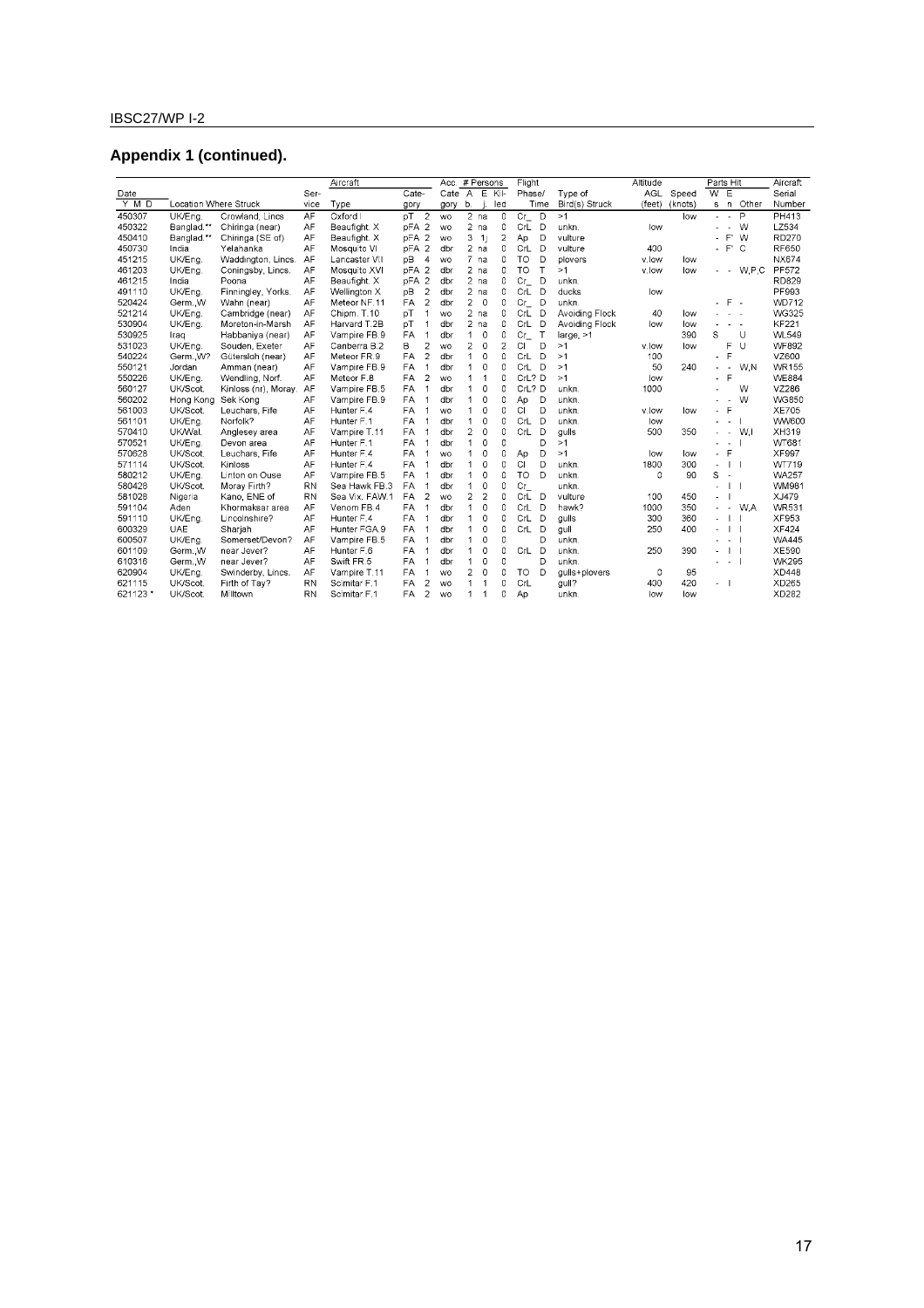#### **Appendix 1 (continued).**

|         |                       |                        | Aircraft  |                |       | Acc. # Persons |                 |                |                | Flight         |           |              | Altitude            |            | Parts Hit |                |                          | Aircraft     |              |
|---------|-----------------------|------------------------|-----------|----------------|-------|----------------|-----------------|----------------|----------------|----------------|-----------|--------------|---------------------|------------|-----------|----------------|--------------------------|--------------|--------------|
| Date    |                       |                        | Ser-      |                | Cate- |                | $\text{Cate}$ A |                |                | E Kil-         | Phase/    |              | Type of             | <b>AGL</b> | Speed     | $\overline{W}$ | Ε                        |              | Serial       |
| Y M D   | Location Where Struck |                        | vice      | Type           | gory  |                | gory            | b.             |                | led            |           | Time         | Bird(s) Struck      | (feet)     | (knots)   |                | $s \nightharpoonup n$    | Other        | Number       |
| 640817  | Hong Kong Kai Tak     |                        | AF        | Canberra B.15  | B     | 2              | <b>WO</b>       | 4              | 0              | 0              | <b>CI</b> | D            | Kites, Black-ear.   | 15         | 120       | a.             | F                        | -U           | WH958        |
| 640930  | UK/Scot.              | Jedburgh (near)        | AF        | Jet Prov. T.4  | T     |                | <b>WO</b>       | 2              | $\overline{c}$ | 0              | CrL       | D            | large               | 300        | 190       | ÷.             | F                        |              | XR664        |
| 650714  | Netherl.              | Roermond (near)        | AF        | Canberra B(I)6 | B     | $\overline{c}$ | <b>WO</b>       | 3              | $\mathbf 0$    | 3              | CrL       | D            | unkn.               | low        |           |                | F                        |              | WT324        |
| 660727  | UK/Ena.               | N. Frodingham          | AF        | Jet Prov. T.4  | T     | 1              | <b>WO</b>       | 1              | 1              | 0              | CrL       | D            | unkn.               | 250        | 180       |                | F                        |              | XP625        |
| 681120  | UK/Eng.               | Watton, Norf.          | AF        | Canberra T.17  | B     | $\overline{a}$ | dbr             | $1+$           | 0              | 0              | <b>TO</b> | D            | gulls               | 0          | 105       |                |                          |              | <b>WJ988</b> |
| 710225  | GermW                 | Nordholz (E of)        | AF        | Canberra PR.7  | B     | 2              | dbr             | 2              | 0              | 0              | CrL       | D            | qulls               | 500        | 300       | S              | $\overline{\phantom{a}}$ | N.F.W        | WT523        |
| 710629  | UK/Eng.               | Dishforth, N.Yorks.    | AF        | Jet Prov. T.3  | T     |                | <b>WO</b>       | $\overline{c}$ | $\overline{2}$ | 0              | CI        | D            | large               | 300        | 110       |                | F                        | F            | XN558        |
| 720426  | UK/Ena.               | The Wash               | AF        | Harrier GR.1   | FA    |                | <b>WO</b>       | 1              | $\mathbf{1}$   | 0              | CrL       | D            | aulls               | 500        |           |                | F                        |              | XV749        |
| 720504  | Germ., W              | Flensburg (near)       | AF        | Harrier GR.1   | FA    |                | <b>WO</b>       |                | $\mathbf{1}$   | 0              | CrL       | D            | large               | 400        | 360       |                |                          |              | XV794        |
| 720627  | GermW                 | Wesel                  | AF        | Harrier GR.1A  | FA    |                | <b>WO</b>       |                | 1              | O              | CrH       | D            | Gull, Bl.-head.?    | 1200       | 420       | ä,             | E                        | <sup>N</sup> | XV780        |
| 730709  | Germ., W              | Wildenrath             | AF        | Harrier GR.3   | FA    |                | <b>WO</b>       |                | 1              | 0              | CI        | D            | >1                  | 20         | 135       |                | Ē                        |              | XV791        |
| 740107  | UK/Eng.               | Mansfield, E of        | AF        | Jet Prov. T.4  | T     |                | dbr             | 2              | 0              | 0              | CrL       | D            | Pigeon, Wood        | 300        | 230       | S              | $\blacksquare$           | $\mathbb N$  | XP548        |
| 740516  | GermW                 | Wildenrath             | AF        | Harrier GR.3   | FA    |                | <b>WO</b>       |                | 1              | 0              | CI        |              | small               | 20         | 20        | u.             | F                        |              | XV800        |
| 760928  | UK/Eng.               | Marham, Norf.          | AF        | Victor K.2     | Oth.  | $\overline{4}$ | <b>WO</b>       |                | 0              | $\Omega$       | <b>TO</b> | D            | quils               | 0          | 145       |                | $\overline{\phantom{a}}$ | W.N.F        | <b>XL513</b> |
| 781116  | UK/Eng.               | Brize Norton (nr)      | AF        | Hunter FGA.9   | FA    | 1              | dbr             | $\mathbf{1}$   | 0              | 0              |           |              | unkn.               |            |           |                |                          |              | XJ695        |
| 790326  | GermW                 | Südlohn (near)         | AF        | Jaquar T.2     | FA    | $\overline{2}$ | <b>WO</b>       | $\overline{c}$ | $\overline{2}$ | 0              | CrL       | Ð            | Rook                | 250        | 240       | P              | F                        |              | XX147        |
| 800312  | UK/Wal.               | Lampeter               | AF        | Harrier GR.3   | FA    | 1              | <b>WO</b>       | 1              | $\mathbf{1}$   | 0              | CrL       | D            | buzzard             | 200        | 420       | S              | E                        |              | XW765        |
| 800731  | UK/Ena.               | Elvinaton, N.Yorks.    | AF        | Jet Prov. T.3A | т     |                | <b>WO</b>       | $\mathbf{1}$   | 1              | 0              | CI        | D            | Pigeons, feral      | 400        | 140       |                | F                        | M            | XN590        |
| 801117  | UK/Scot.              | Kinloss                | AF        | Nimrod MR.2    | Oth.  | Δ              | <b>WO</b>       | 20             | na             | $\overline{c}$ | CI        | $\mathsf{T}$ | Gulls Bl.-h.+Com.   | 20         | 138       | S              | F                        | <b>NWTF</b>  | XV256        |
| 810601  | UK/Scot.              | Forfar, Tayside        | AF        | Jaguar T.2     | FA    | $\overline{a}$ | <b>WO</b>       | 2              | $\overline{2}$ | 0              | CrL       | D            | Gull, Bl.-head.     | 300        | 450       | p              | F                        |              | XX828        |
| 810724  | UK/Eng.               | <b>Bristol Channel</b> | (AF)      | Jaguar T.2     | FA    | 2              | <b>WO</b>       | 2              | $\overline{2}$ | 1              | CrL       | D            | gull                | 500        | 450       | P              | F                        |              | XX916        |
| 820819* | UK/Eng.               | Yeovilton (near)?      | <b>RN</b> | Hunter GA 11   | FA    | 1              | dbr             | 1              | 0              | 0              |           |              | unkn.               |            |           |                |                          |              | XE682        |
| 821020  | UK/Ena.               | Chivenor, Devon        | AF        | Hawk T.1       | т     |                | <b>WO</b>       |                | 1              | 0              | Ap        | N            | unkn.               | 350        | 130       |                | F                        |              | XX300        |
| 830919  | UK/Scot.              | Lossiemouth            | AF        | Jaguar GR.1    | FA    | $\overline{2}$ | <b>WO</b>       |                | 1              | 0              | Ap        | D            | Lapwings            | 100        | low       |                | F.                       | - U          | XX114        |
| 831121  | UK/Eng.               | Settle (N of)          | AF        | Jet Prov. T.3A | T     | 1              | <b>WO</b>       | 2              | $\overline{2}$ | $\Omega$       | CrL       | D            | $>1$ ; unid         | low        |           |                | F                        | -U           | XM453        |
| 840815  | UK/Eng.               | Cranwell, Lincs.       | AF        | Jet Prov. T.3A | T     | 1              | dbr             | $\overline{2}$ | $\circ$        | $\Omega$       | CI        |              | Avoiding Birds      | 25         | low       |                | $\overline{a}$           | $\sim$       | XN473        |
| 841107  | UK/Wal.               | Mona, Anglesey I       | AF        | Hawk T.1       | т     | 1              | <b>WO</b>       | 2              | $\overline{2}$ | 0              | CI        | D            | Lapwings            | 100        | 140       |                | F                        | -F           | XX180        |
| 841129  | S. Atlantic           | Stanley, Falkl. Isl.   | AF        | Harrier GR.3   | FA    |                | <b>WO</b>       |                | $\mathbf{1}$   | 0              | CrL       | D            | seabird, large      | 250        | 480       | S              | $\sim$                   | N            | XZ992        |
| 841201  | UK/Scot.              | Ft. William, NE of     | <b>RN</b> | Sea Har FRS.1  | FA    |                | <b>WO</b>       |                | $\mathbf{1}$   | 0              | CrL       | D            | qull?               | 500        | 420       | $\blacksquare$ | F                        |              | XZ458        |
| 860429  | UK/Eng.               | Catterick, N.Yorks.    | AAC       | Gazelle AH.1   | н     |                | dbr             | 4              | na             | 0              |           | D            | Avoiding Birds      | 125        | low       |                |                          | $\sim$       | XZ336        |
| 860929  | UK/Eng.               | Thirsk, N.Yorks.       | AF        | Bulldog T.1    | pT    |                | <b>WO</b>       |                | $2$ na         | 0              | CI        | D            | Avoid Sim.Birds     | $-250$     | low       |                | $\sim$                   |              | XX514        |
| 871015  | N.Ireland             | off NW Ireland         | <b>RN</b> | Sea Har FRS.1  | FA    |                | <b>WO</b>       |                | 1              | 0              | CrL       | D            | large               | 250        | 480       | ä,             | F                        |              | ZA190        |
| 890914  | UK/Eng.               | Abingdon               | AF        | Tornado GR.1   | FA    | 2              | <b>WO</b>       | 2              | $\overline{c}$ | 0              | CI        | T            | quils               | 150        | 170       |                | F                        |              | ZD710        |
| 910925  | UK/Eng.               | Great Driffield        | AF        | Harrier T.4A   | FA    | 1              | <b>WO</b>       | $\overline{c}$ | $\overline{2}$ | 0              | CrL       | D            | Gulls, Bl.-head.    | 250        |           | P              | $\omega$                 | <b>U</b>     | XZ147        |
| 911114  | N.Ireland             | Gortin Gap. Tvr.       | AAC       | Lynx AH.7      | H     | $\overline{2}$ | <b>WO</b>       | 11             | na             | 1              | CrL       | D            | Avoiding Birds      | low        | low       |                |                          | $\mathbf{r}$ | XZ186        |
| 930628  | UK/Eng.               | Coningsby (W of)       | AF        | Harrier GR.7   | FA    | 1              | <b>WO</b>       | 1              | 1              | 0              | CrL       | D            | unkn.(prob.birdstr) | 250        | 420       |                |                          | $-W$         | ZD430        |

|          |          |                       |      | Aircraft     |       | Acc. # Persons |    |   |      | Flight |      |                | Altitude |         |        | Parts Hit   | Aircraft |
|----------|----------|-----------------------|------|--------------|-------|----------------|----|---|------|--------|------|----------------|----------|---------|--------|-------------|----------|
| Date     |          |                       | Ser- |              | ેate- | Cate           | A  | Е | Kil- | Phase/ |      | Tvpe of        | AGL      | Speed   | W      | E           | Serial   |
| Y M D    |          | Location Where Struck | vice | Type         | gory  | gory           | D. |   | led  |        | Time | Bird(s) Struck | (feet)   | (knots) | s      | Other<br>n. | Number   |
| 980707   | Germanv  | Laarbruch             | AF   | Harrier GR.7 | FA    | <b>WO</b>      |    |   |      | An     | D    | buzzard        | 200      | 159     |        |             | ZG533    |
| 001018*  | UK/Ena.  | Lowick, Northumb.     | AF   | Hawk T.1A    |       | <b>WO</b>      |    |   |      |        | D    | large          |          |         |        |             | XX282    |
| 001027   | UK/Scot. | Dumfries (NE of)      | AF   | Jaguar GR.3A | FA    | <b>WO</b>      |    |   |      | Crl.   |      | unkn.          | low      |         |        |             | XZ111    |
| 020215   | UK/Wal.  | Anglesey area         | AF   | Hawk T.1A    |       | <b>WO</b>      |    |   |      |        | D    | Gull, Herrina  | low      | low     | $\sim$ | ►           | XX352    |
| 030723 * | UK/Ena.  | Sinnington (nr)       | AF   | Hawk T.1     |       | <b>WO</b>      |    |   |      |        | D    | Gull. Common   |          |         | - F    |             | XX183    |

→ Unofficial report of uncertain accuracy.<br>\*\* Modern-day name of country.<br>Service: AF = Royal Air Force; AAC = Army Air Corps; RN = Royal Navy. a=Australian. c=Canadian.<br>Aircraft Category: B = Bomber; FA = Fighter/Attack

or the matter of the off (destroyed); dbr = damaged beyond (economical) repair.<br># Persons: Ab. = Number of aircrew aboard; Ej = # who ejected; Killed = # aircrew killed (no known ground fatalities).<br># Persons: Ab. = Number

T&G = touch and go landing; Cir. = in circuit<br>Time:  $D = Day$ ; N = Night; T = Twilight.

Time: D = Day; N = Night; T = Twilight.<br>Parts Hit. Ws = windscreen or canopy: - = not struck; S = struck, not reported as penetrated; P = penetrated.<br>En = Engine(s): - = no ingestion; I = ingestion, damage limited or uncer